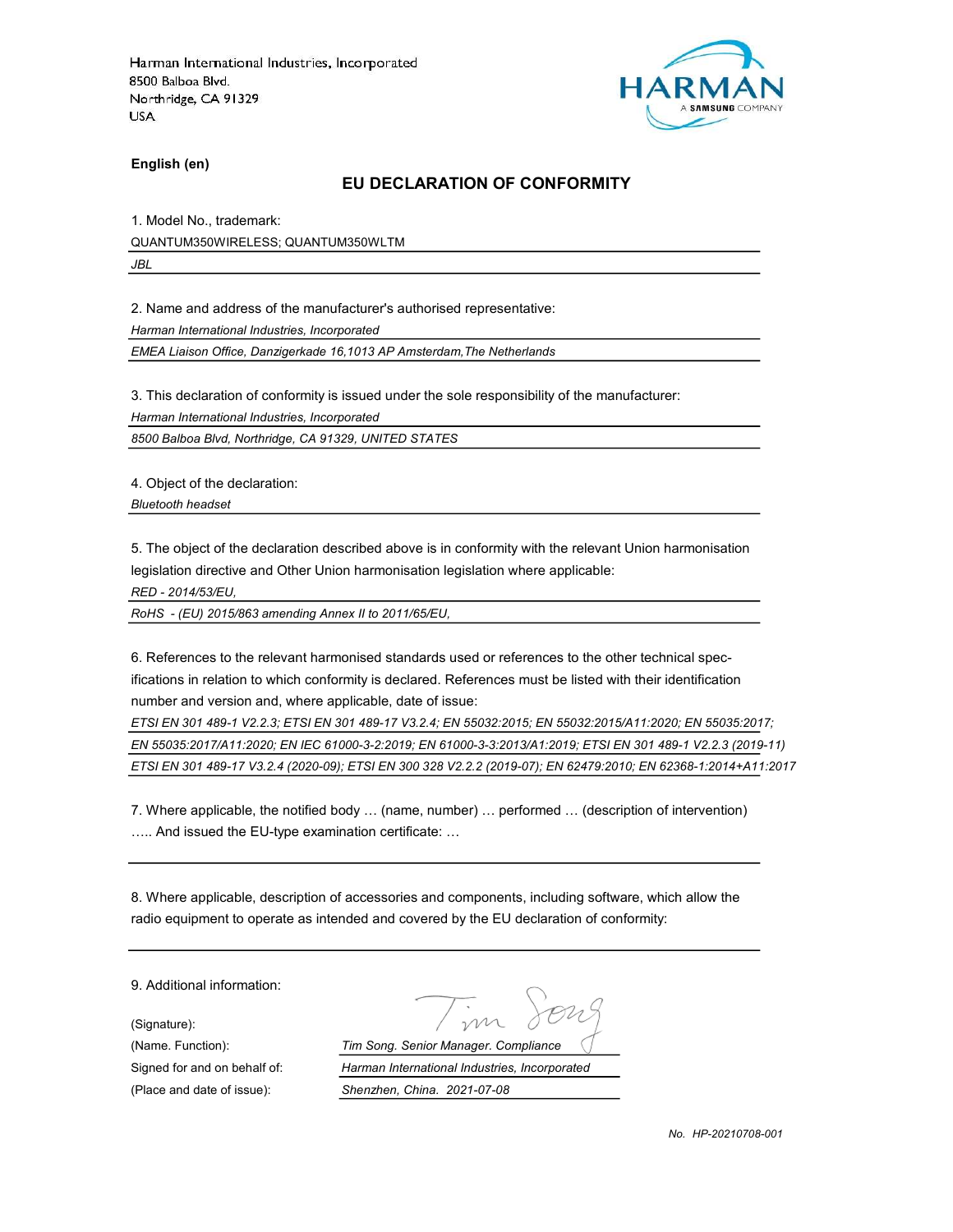

#### UK DECLARATION OF CONFORMITY

1. Model No., trademark: QUANTUM350WIRELESS; QUANTUM350WLTM

JBL

2. Name and address of the manufacturer's authorised representative:

Harman International Industries, Incorporated

Ground Floor, Westside 2, London Road, Apsley, Hemel Hempstead, Hertfordshire, HP3 9TD, United Kingdom.

3. This declaration of conformity is issued under the sole responsibility of the manufacturer:

Harman International Industries, Incorporated

8500 Balboa Blvd, Northridge, CA 91329, UNITED STATES

4. Object of the declaration: Bluetooth headset

5. The object of the declaration described above is in conformity with the relevant Union harmonisation legislation directive and Other Union harmonisation legislation where applicable: Radio Equipment Regulations 2017

The Restriction of the Use of Certain Hazardous Substances in Electrical and Electronic Equipment Regulations 2012

6. References to the relevant harmonised standards used or references to the other technical specifications in relation to which conformity is declared. References must be listed with their identification number and version and, where applicable, date of issue:

ETSI EN 301 489-1 V2.2.3; ETSI EN 301 489-17 V3.2.4; EN 55032:2015; EN 55032:2015/A11:2020; EN 55035:2017; EN 55035:2017/A11:2020; EN IEC 61000-3-2:2019; EN 61000-3-3:2013/A1:2019; ETSI EN 301 489-1 V2.2.3 (2019-11) ETSI EN 301 489-17 V3.2.4 (2020-09); ETSI EN 300 328 V2.2.2 (2019-07); EN 62479:2010; EN 62368-1:2014+A11:2017

7. Where applicable, the notified body … (name, number) … performed … (description of intervention) ….. And issued the EU-type examination certificate: …

8. Where applicable, description of accessories and components, including software, which allow the radio equipment to operate as intended and covered by the EU declaration of conformity:

9. Additional information:

(Signature):

(Name. Function): Tim Song. Senior Manager. Compliance Signed for and on behalf of: Harman International Industries, Incorporated (Place and date of issue): Shenzhen, China. 2021-07-08

No. HP-20210708-001UK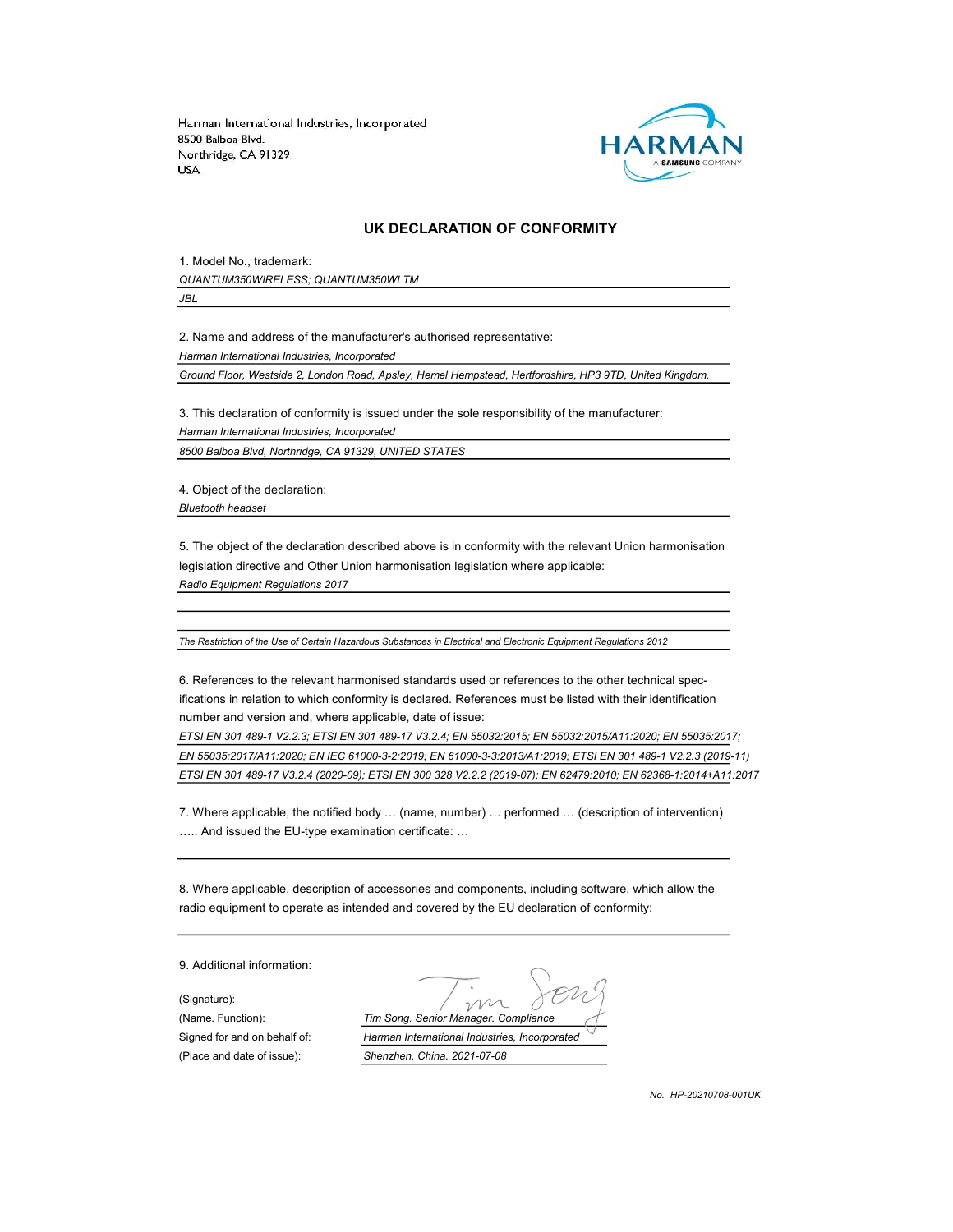

Български (bg)

#### ЕС ДЕКЛАРАЦИЯ ЗА СЪОТВЕТСТВИЕ

1.Модел No., търговска марка : QUANTUM350WIRELESS; QUANTUM350WLTM JBL

2. Име и адрес на производителя или на неговия упълномощен представител:

Harman International Industries, Incorporated

EMEA Liaison Office, Danzigerkade 16,1013 AP Amsterdam,The Netherlands

3. Настоящата декларация за съответствие е издадена на отговорността на производителя:

Harman International Industries, Incorporated

8500 Balboa Blvd, Northridge, CA 91329, UNITED STATES

4. Предмет на декларацията: Bluetooth headset

5. Предметът на декларацията, описан по-горе, отговаря на съответното законодателство на Съюза за хармонизация Директива и Друго законодателство на Съюза за хармонизация, когато е приложимо: RED - 2014/53/EU,

RoHS - (EU) 2015/863 amending Annex II to 2011/65/EU,

6. Позоваване на използваните хармонизирани стандарти или позоваване на други технически спецификации, по отно отношение на които се декларира съответствие.При позоваването трябва да се посочва техният идентификационен номер и версията им и,ако е приложимо,дата на издаване: ETSI EN 301 489-1 V2.2.3; ETSI EN 301 489-17 V3.2.4; EN 55032:2015; EN 55032:2015/A11:2020; EN 55035:2017; EN 55035:2017/A11:2020; EN IEC 61000-3-2:2019; EN 61000-3-3:2013/A1:2019; ETSI EN 301 489-1 V2.2.3 (2019-11) ETSI EN 301 489-17 V3.2.4 (2020-09); ETSI EN 300 328 V2.2.2 (2019-07); EN 62479:2010; EN 62368-1:2014+A11:2017

7. Когато е приложимо, нотифицираният орган… (наименование, номер)… извърши … (описание на извършеното) … и издаде сертификата за ЕС изследване на типа: …

8. Когато е приложимо, описание на принадлежностите и компонентите, включително софтуер, които позволяват на радиосъоръжението да работи по предназначение и които са обхванати от ЕС декларацията за съответствие:

Tim Song

9. Допълнителна информация:

(подпис):

(име, длъжност): Tim Song. Senior Manager. Compliance Подписано за и от името на: Harman International Industries, Incorporated (място и дата на издаване): Shenzhen, China. 2021-07-08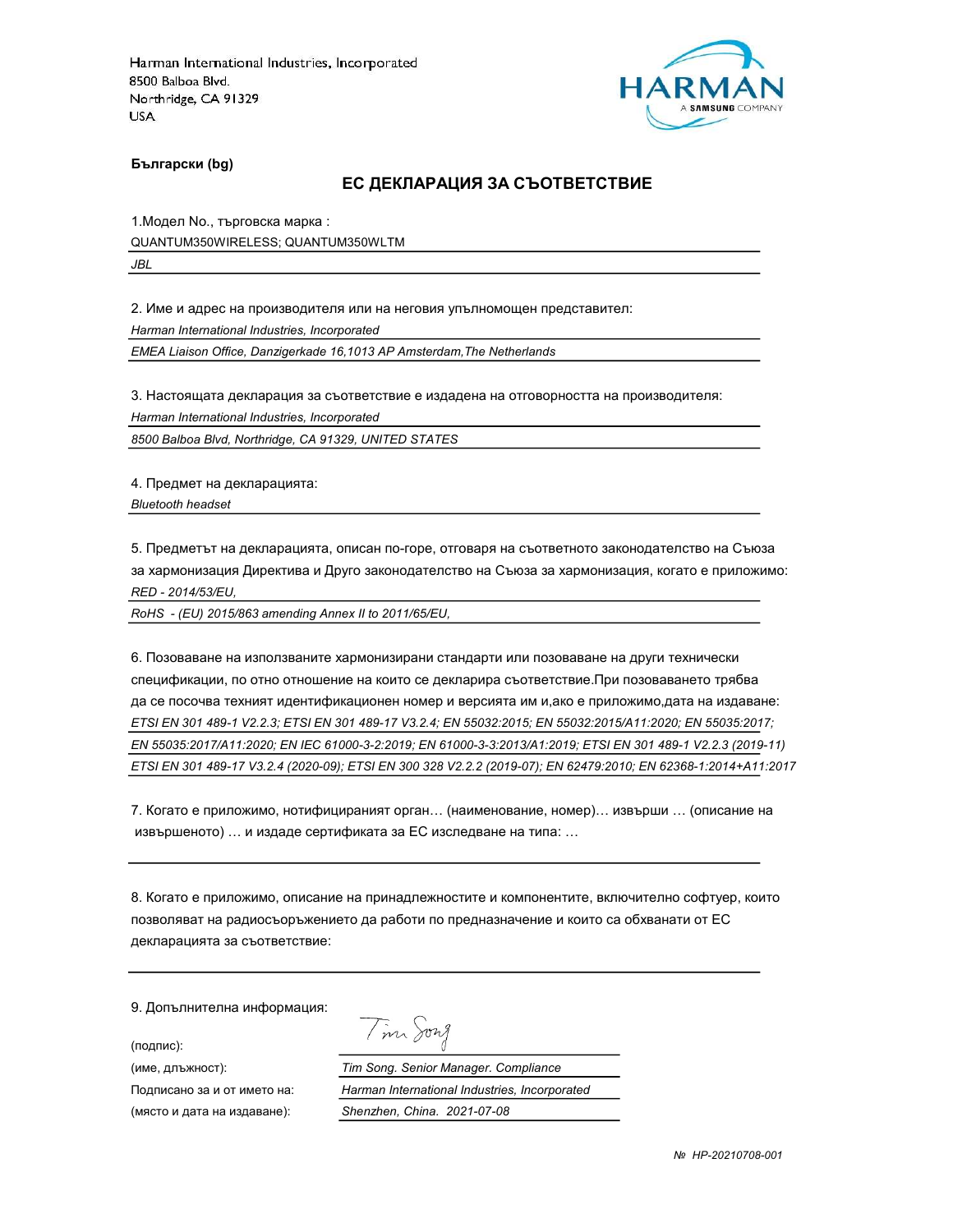

Deutsch (de)

# EU-KONFORMITÄTSERKLÄRUNG

1. Modell Nr., Handelsmarke: QUANTUM350WIRELESS; QUANTUM350WLTM JBL

2. Name und Anschrift des Herstellers oder seines Bevollmächtigten:

Harman International Industries, Incorporated

EMEA Liaison Office, Danzigerkade 16,1013 AP Amsterdam,The Netherlands

3. Die alleinige Verantwortung für die Ausstellung dieser Konformitätserklärung trägt der Hersteller:

Harman International Industries, Incorporated

8500 Balboa Blvd, Northridge, CA 91329, UNITED STATES

4. Gegenstand der Erklärung Bluetooth headset

5. Der oben beschriebene Gegenstand der Erklärung erfüllt die einschlägigen Harmonisierungsrecht -svorschriften der Union Richtlinie und gegebenenfalls weitere Harmonisierungsrechtsvorschriften der Union: RED - 2014/53/EU,

RoHS - (EU) 2015/863 amending Annex II to 2011/65/EU,

6.Angabe der einschlägigen harmonisierten Normen, die zugrunde gelegt wurden, oder Angabe der anderen technischen Spezifikationen, bezüglich derer die Konformität erklärt wird: Dabei müssen die jeweilige Kennnummer,die angewandte Fassung und gegebenenfalls das Ausgabedatum angegeben werden: ETSI EN 301 489-1 V2.2.3; ETSI EN 301 489-17 V3.2.4; EN 55032:2015; EN 55032:2015/A11:2020; EN 55035:2017; EN 55035:2017/A11:2020; EN IEC 61000-3-2:2019; EN 61000-3-3:2013/A1:2019; ETSI EN 301 489-1 V2.2.3 (2019-11) ETSI EN 301 489-17 V3.2.4 (2020-09); ETSI EN 300 328 V2.2.2 (2019-07); EN 62479:2010; EN 62368-1:2014+A11:2017

7. Falls zutreffend — Die notifizierte Stelle … (Name, Kennnummer) hat … (Beschreibung ihrer Mitwirkung) … und folgende EU-Baumusterprüfbescheinigung ausgestellt:

8.Falls vorhanden — Beschreibung des Zubehörs und der Bestandteile einschließlich Software,die den bestimmungsgemäßen Betrieb der Funkanlage ermöglichen und von der EU-Konformitätserklärung erfasst werden:

9. Zusatzangaben

(Unterschrift):

Tim Song

(Name, Funktion): Tim Song. Senior Manager. Compliance Unterzeichnet und im Namen von: Harman International Industries, Incorporated (Ort und Datum der Ausstellung): Shenzhen, China. 2021-07-08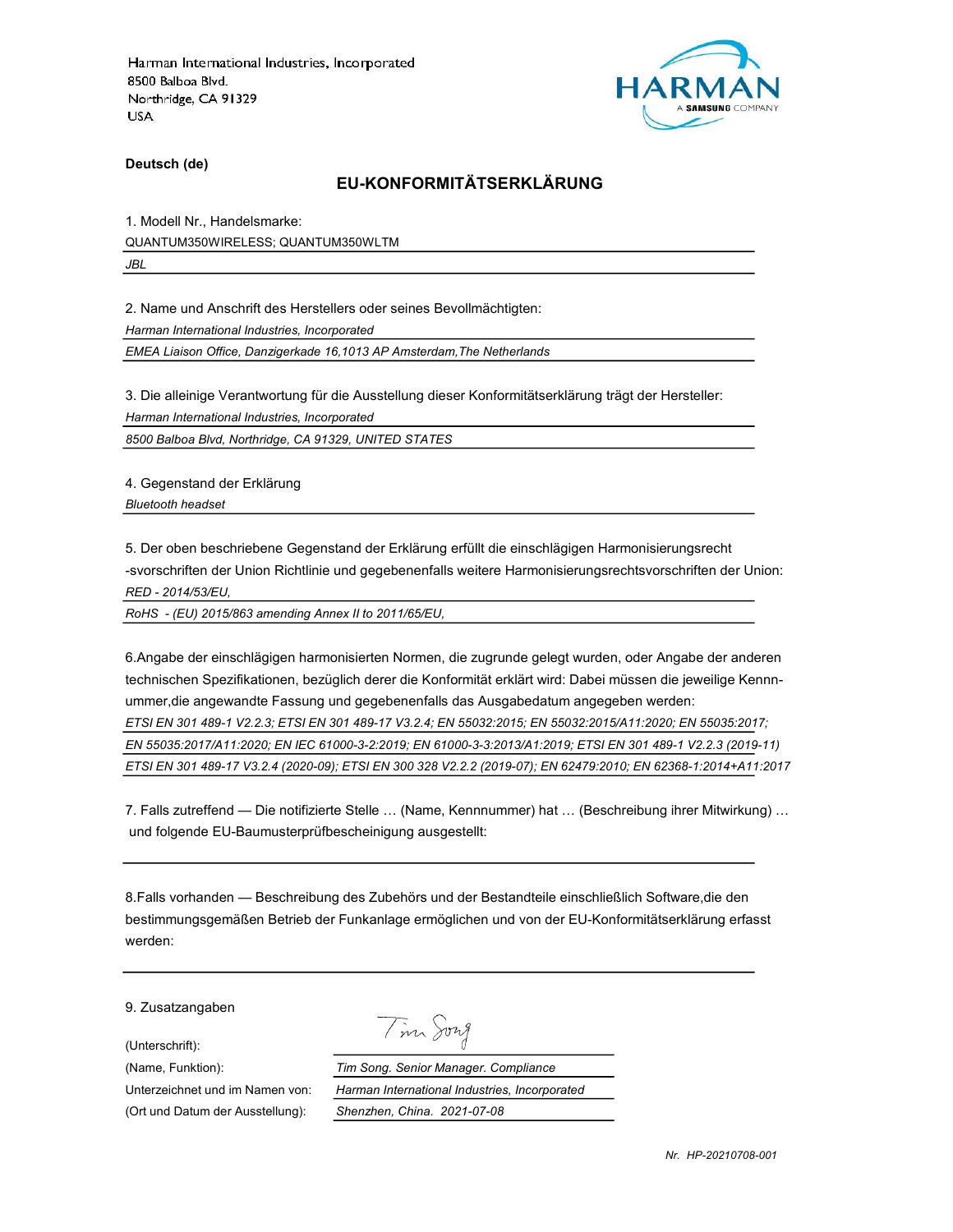

Hrvatski (hr)

#### EU IZJAVA O SUKLADNOSTI

1.Model br.,marka QUANTUM350WIRELESS; QUANTUM350WLTM JBL

2. Ime i adresa proizvođača ili njegovog ovlaštenog zastupnika:

Harman International Industries, Incorporated

EMEA Liaison Office, Danzigerkade 16,1013 AP Amsterdam,The Netherlands

3. Za izdavanje ove izjave o sukladnosti odgovoran je isključivo proizvođač:

Harman International Industries, Incorporated

8500 Balboa Blvd, Northridge, CA 91329, UNITED STATES

4. Predmet izjave:

Bluetooth headset

5. Prethodno opisani predmet izjave u skladu je s relevantnim zakonodavstvom Unije o usklađivanju i drugim zakonodavstvom Unije o usklađivanju prema potrebi:

RED - 2014/53/EU,

RoHS - (EU) 2015/863 amending Annex II to 2011/65/EU,

6. Upućivanja na odgovarajuće usklađene norme koje se upotrebljavaju ili upućivanje na druge tehničke specifikacije u odnosu na koje se deklarira sukladnost. Upućivanja moraju biti navedena s identifikacijskim brojem i verzijom te, prema potrebi, datumom izdavanja:

ETSI EN 301 489-1 V2.2.3; ETSI EN 301 489-17 V3.2.4; EN 55032:2015; EN 55032:2015/A11:2020; EN 55035:2017; EN 55035:2017/A11:2020; EN IEC 61000-3-2:2019; EN 61000-3-3:2013/A1:2019; ETSI EN 301 489-1 V2.2.3 (2019-11) ETSI EN 301 489-17 V3.2.4 (2020-09); ETSI EN 300 328 V2.2.2 (2019-07); EN 62479:2010; EN 62368-1:2014+A11:2017

7.Prema potrebi, prijavljeno tijelo ... (naziv, broj) … provelo je … (opis intervencije) … i izdalo potvrdu o EU ispitivanju tipa:

8. Prema potrebi, opis dodatne opreme i sastavnica, uključujući softver, koji omogućuju normalan rad radijske opreme koji je obuhvaćen EU izjavom o sukladnosti:

9. Dodatne informacije:

(potpis):

Tim Song

(ime, funkcija) Tim Song. Senior Manager. Compliance Potpisano za i u ime: <br>
Harman International Industries, Incorporated (mjesto i datum izdavanja): Shenzhen, China. 2021-07-08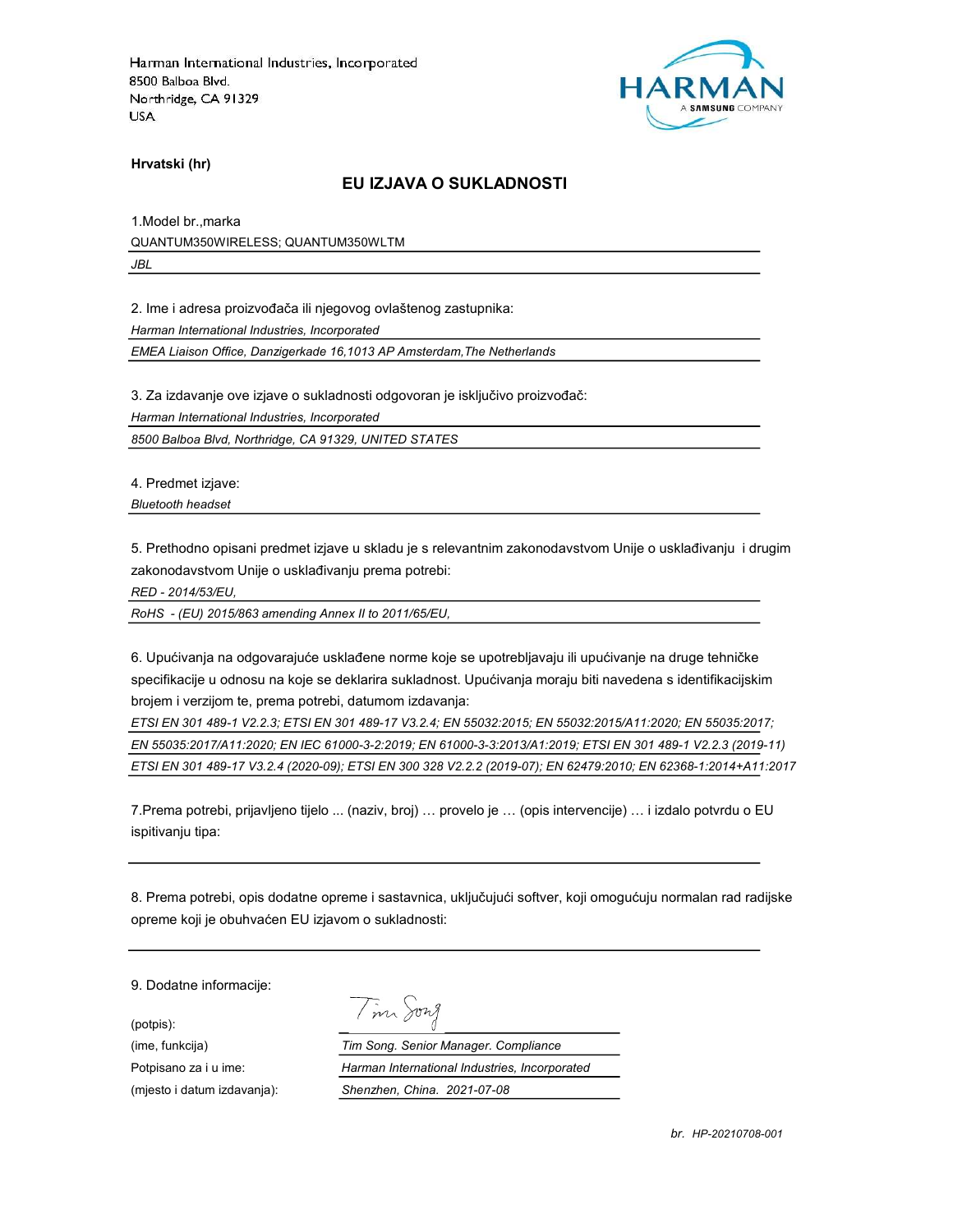

čeština (cs)

# EU PROHLÁŠENÍ O SHODĚ

1. Model č.,ochranná známka: QUANTUM350WIRELESS; QUANTUM350WLTM JBL

2. Jméno a adresa výrobce nebo jeho zplnomocněného zástupce:

Harman International Industries, Incorporated

EMEA Liaison Office, Danzigerkade 16,1013 AP Amsterdam,The Netherlands

3. Toto prohlášení o shodě se vydává na výhradní odpovědnost výrobce:

Harman International Industries, Incorporated

8500 Balboa Blvd, Northridge, CA 91329, UNITED STATES

4. Předmět prohlášení:

Bluetooth headset

5. Výše popsaný předmět prohlášení je ve shodě s příslušnými harmonizovanými právními předpisy Unie a náležitých případech další harmonizované právní předpisy Unie:

RED - 2014/53/EU,

RoHS - (EU) 2015/863 amending Annex II to 2011/65/EU,

6. Odkazy na příslušné harmonizované normy, které byly použity, nebo na jiné technické specifikace, na jejichž základě se shoda prohlašuje. Odkazy se uvedou s jejich identifikačním číslem a verzí a v příslušných případech rovněž s datem vydání:

ETSI EN 301 489-1 V2.2.3; ETSI EN 301 489-17 V3.2.4; EN 55032:2015; EN 55032:2015/A11:2020; EN 55035:2017; EN 55035:2017/A11:2020; EN IEC 61000-3-2:2019; EN 61000-3-3:2013/A1:2019; ETSI EN 301 489-1 V2.2.3 (2019-11) ETSI EN 301 489-17 V3.2.4 (2020-09); ETSI EN 300 328 V2.2.2 (2019-07); EN 62479:2010; EN 62368-1:2014+A11:2017

7. Případně: oznámený subjekt ... (název, číslo) … provedl … (popis opatření) … a vydal certifikát EU přezkoušení typu:

8.V příslušných případech popis příslušenství a součástí, včetně softwaru, které umožňují zamýšlené fungování rádiového zařízení v souladu s EU prohlášením o shodě:

9. Další informace:

(podpis):

Tim Song

(jméno, funkce): Tim Song. Senior Manager. Compliance Podepsáno za a jménem: Harman International Industries, Incorporated (místo a datum vydání): Shenzhen, China. 2021-07-08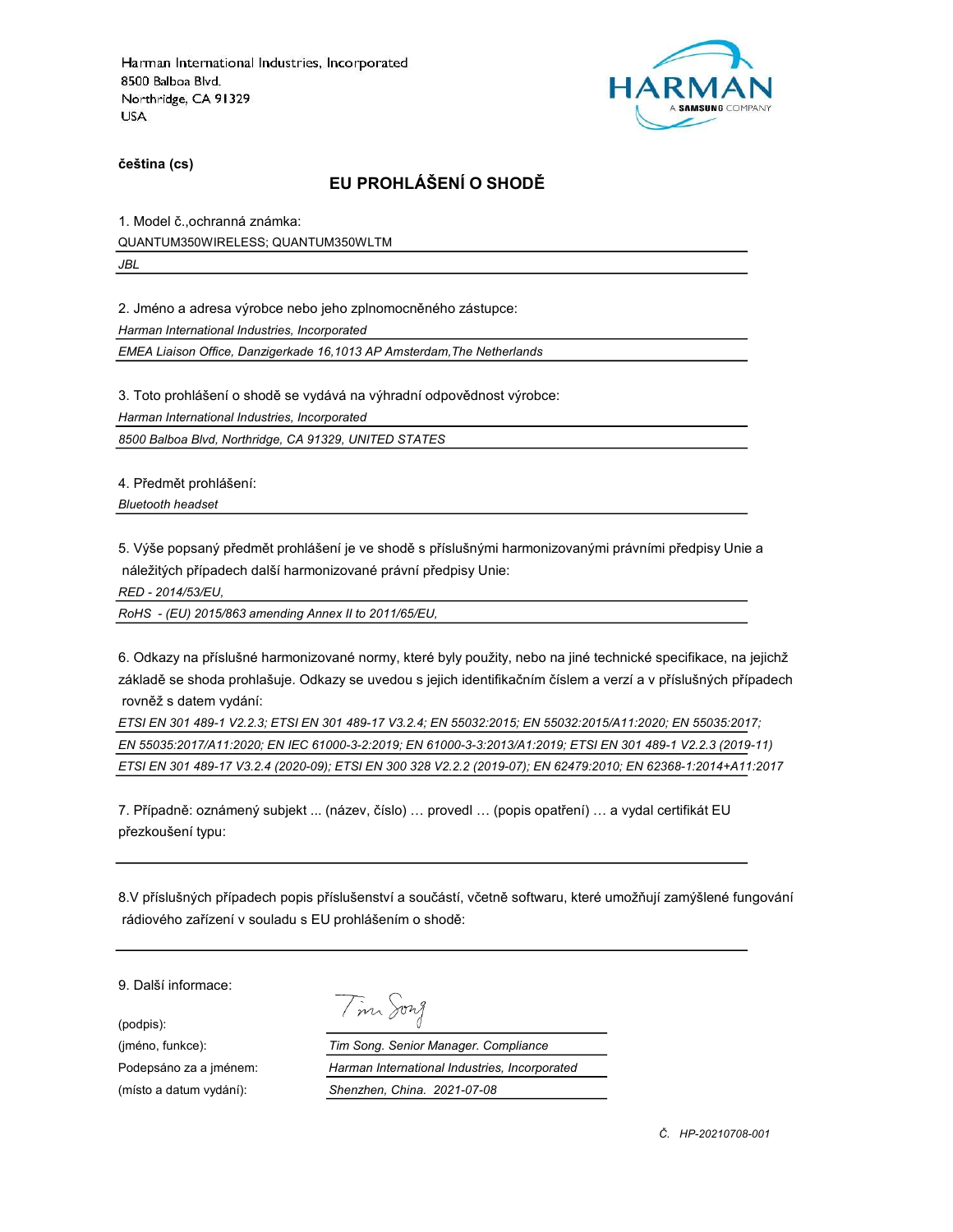

eesti keel (et)

#### ELI VASTAVUSDEKLARATSIOON

1. Tootenumber,kaubamärk:

QUANTUM350WIRELESS; QUANTUM350WLTM

JBL

2. Tootja või tema volitatud esindaja nimi ja aadress:

Harman International Industries, Incorporated

EMEA Liaison Office, Danzigerkade 16,1013 AP Amsterdam,The Netherlands

3. Käesolev vastavusdeklaratsioon on välja antud tootja ainuvastutusel:

Harman International Industries, Incorporated

8500 Balboa Blvd, Northridge, CA 91329, UNITED STATES

4. Deklareeritav toode:

Bluetooth headset

5. Ülalkirjeldatud deklareeritav toode on kooskõlas asjakohaste liidu ühtlustamisõigusaktidega ja Muud liidu ühtlustamisõigusaktid (vajaduse korral):

RED - 2014/53/EU,

RoHS - (EU) 2015/863 amending Annex II to 2011/65/EU,

6. Viited kasutatud harmoneeritud standarditele või muudele tehnilistele kirjeldustele, millele vastavust deklareeritakse. Viidetele peab lisama nende identifitseerimisnumbri ja versiooni ning vajaduse korral väljaandmise kuupäeva:

ETSI EN 301 489-1 V2.2.3; ETSI EN 301 489-17 V3.2.4; EN 55032:2015; EN 55032:2015/A11:2020; EN 55035:2017; EN 55035:2017/A11:2020; EN IEC 61000-3-2:2019; EN 61000-3-3:2013/A1:2019; ETSI EN 301 489-1 V2.2.3 (2019-11) ETSI EN 301 489-17 V3.2.4 (2020-09); ETSI EN 300 328 V2.2.2 (2019-07); EN 62479:2010; EN 62368-1:2014+A11:2017

7.Vajaduse korral: teavitatud asutus … (nimi, number) … teostas … (tegevuse kirjeldus) … ja andis välja Eli tüübihindamistõendi:

8.Vajaduse korral selliste tarvikute ja osade, samuti tarkvara kirjeldus, mis võimaldavad raadioseadet kasutada ettenähtud otstarbel ja kooskõlas ELi vastavusdeklaratsiooniga:

9. Lisateave:

(allkiri):

Tim Song

(nimi, ametinimetus): Tim Song. Senior Manager. Compliance Alla kirjutanud (kelle poolt/nimel): Harman International Industries, Incorporated (väljaandmise koht ja kuupäev): Shenzhen, China. 2021-07-08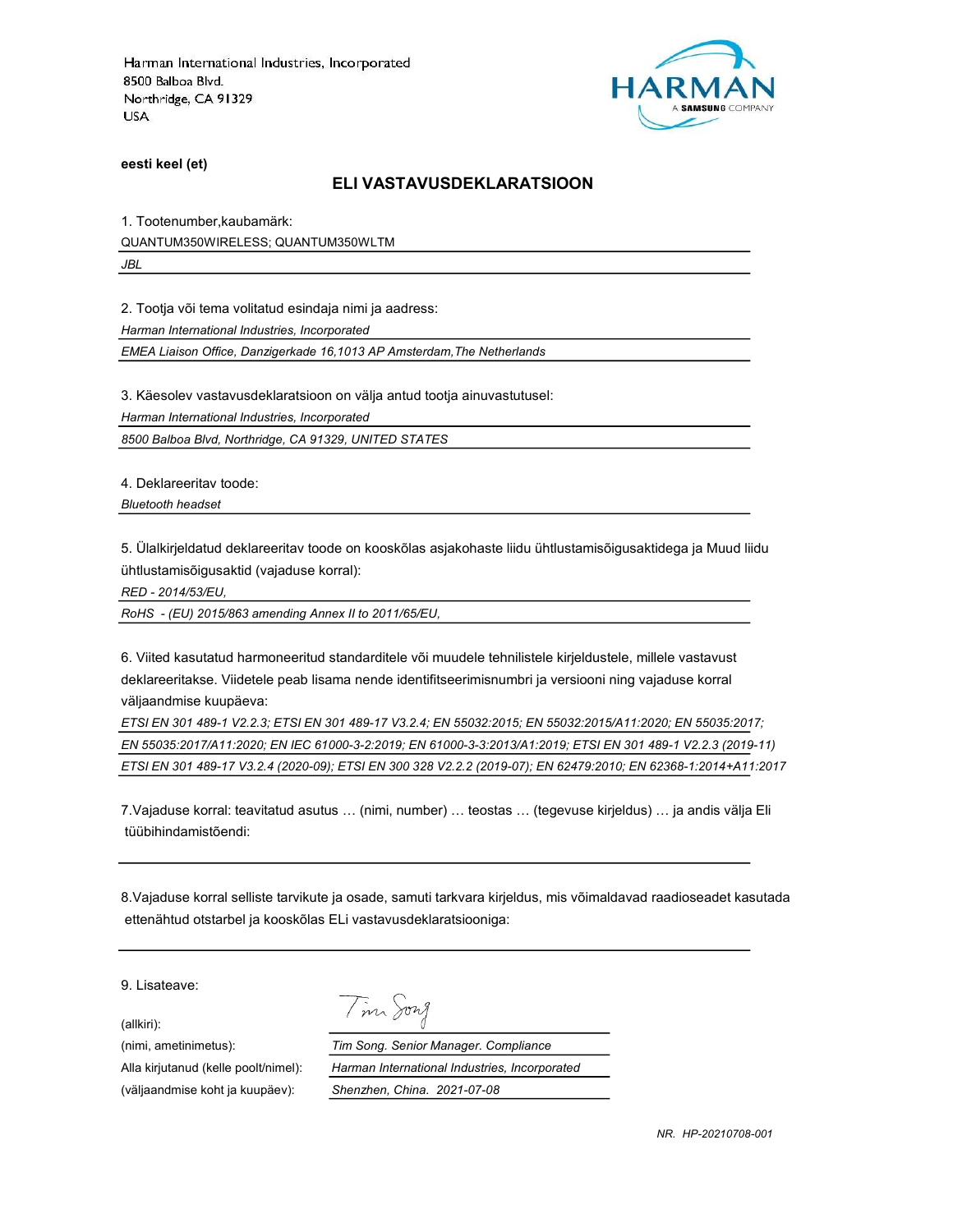

español (es)

## DECLARACIÓN UE DE CONFORMIDAD

1. Nombre del Modelo,marca: QUANTUM350WIRELESS; QUANTUM350WLTM

JBL

2. Nombre y dirección del fabricante o de su representante autorizado:

Harman International Industries, Incorporated

EMEA Liaison Office, Danzigerkade 16,1013 AP Amsterdam,The Netherlands

3. La presente declaración de conformidad se expide bajo la exclusiva responsabilidad del fabricante.

Harman International Industries, Incorporated

8500 Balboa Blvd, Northridge, CA 91329, UNITED STATES

4. Objeto de la declaración:

Bluetooth headset

5. El objeto de la declaración descrito anteriormente es conforme con la legislación de armonización pertinente de la Unión y Otra legislación de armonización de la Unión, cuando sea aplicable:

RED - 2014/53/EU,

RoHS - (EU) 2015/863 amending Annex II to 2011/65/EU,

6.Referencias a las normas armonizadas pertinentes utilizadas o referencias a las otras especificaciones técnicas en relación con las cuales se declara la conformidad. Las referencias se enumerarán con su número de identificación y su versión y, en su caso, la fecha de emisión:

ETSI EN 301 489-1 V2.2.3; ETSI EN 301 489-17 V3.2.4; EN 55032:2015; EN 55032:2015/A11:2020; EN 55035:2017; EN 55035:2017/A11:2020; EN IEC 61000-3-2:2019; EN 61000-3-3:2013/A1:2019; ETSI EN 301 489-1 V2.2.3 (2019-11) ETSI EN 301 489-17 V3.2.4 (2020-09); ETSI EN 300 328 V2.2.2 (2019-07); EN 62479:2010; EN 62368-1:2014+A11:2017

7. Cuando proceda: El organismo notificado … (nombre, número) … ha efectuado … (descripción de la intervención) … y expedido el certificado de examen UE de tipo:

8. Cuando proceda, descripción de los accesorios y componentes, incluido el software, que permiten que el equipo radioeléctrico funcione como estaba previsto y esté amparado por la declaración UE de conformidad:

9. Información adicional:

(Firma):

|  | 172 <i>X</i> |
|--|--------------|
|--|--------------|

(nombre, cargo): Tim Song. Senior Manager. Compliance Firmado en nombre de: Harman International Industries, Incorporated (lugar y fecha de expedición): Shenzhen, China. 2021-07-08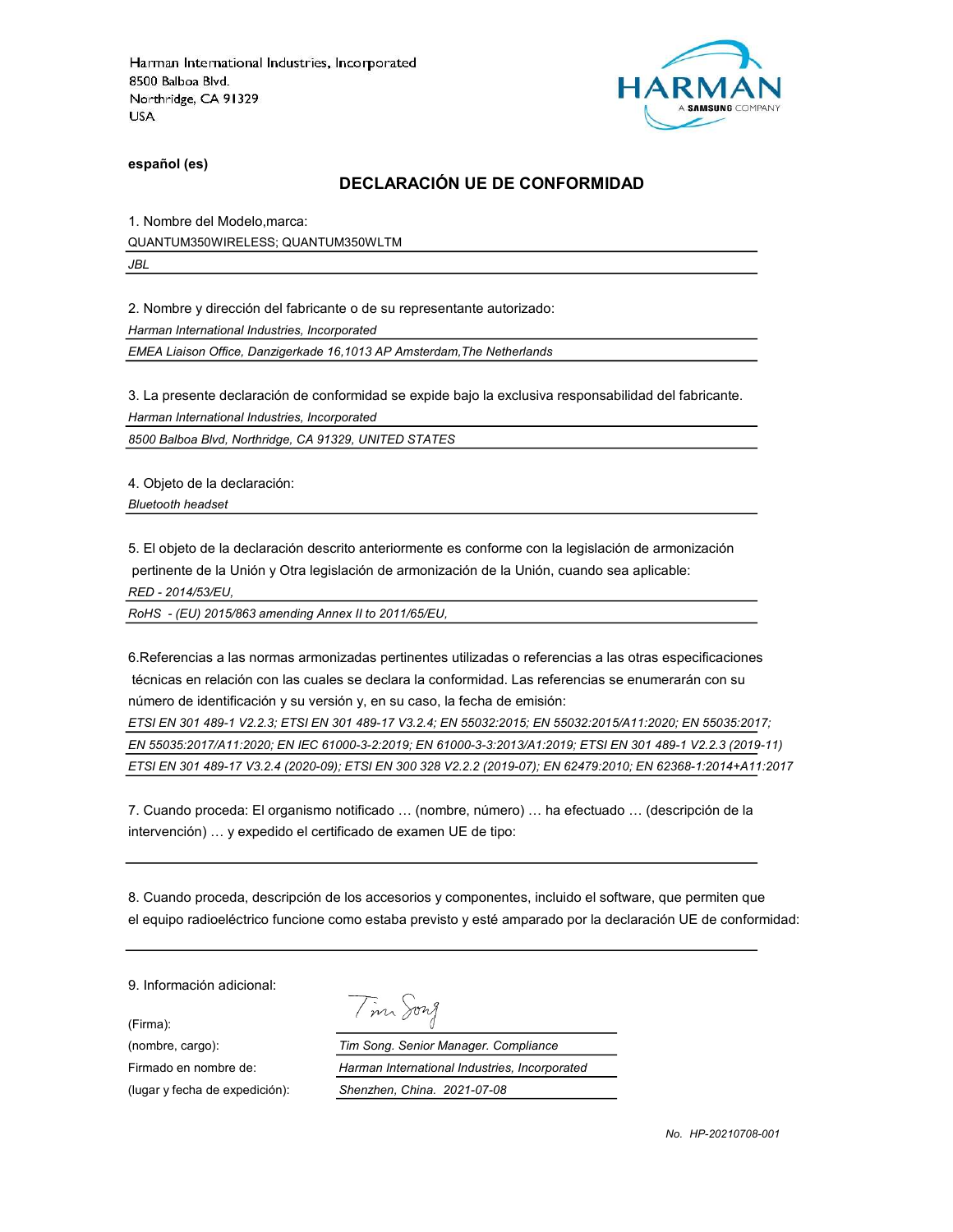

italiano (it)

#### DICHIARAZIONE DI CONFORMITÀ UE

1. Modello n.,brand: QUANTUM350WIRELESS; QUANTUM350WLTM JBL

2. Nome e indirizzo del fabbricante o del suo rappresentante autorizzato:

Harman International Industries, Incorporated

EMEA Liaison Office, Danzigerkade 16,1013 AP Amsterdam,The Netherlands

3. La presente dichiarazione di conformità è rilasciata sotto l'esclusiva responsabilità del fabbricante:

Harman International Industries, Incorporated

8500 Balboa Blvd, Northridge, CA 91329, UNITED STATES

4. Oggetto della dichiarazione:

Bluetooth headset

5. L'oggetto della dichiarazione di cui sopra è conforme alla pertinente normativa di armonizzazione dell'Unione e Se del caso, altre normative di armonizzazione dell'Unione:

RED - 2014/53/EU,

RoHS - (EU) 2015/863 amending Annex II to 2011/65/EU,

6. Riferimento alle pertinenti norme armonizzate utilizzate o riferimenti alle altre specifiche tecniche in relazione alle quali è dichiarata la conformità. I riferimenti devono essere indicati con il loro numero di identificazione e versione e, se del caso, la data di emissione:

ETSI EN 301 489-1 V2.2.3; ETSI EN 301 489-17 V3.2.4; EN 55032:2015; EN 55032:2015/A11:2020; EN 55035:2017; EN 55035:2017/A11:2020; EN IEC 61000-3-2:2019; EN 61000-3-3:2013/A1:2019; ETSI EN 301 489-1 V2.2.3 (2019-11) ETSI EN 301 489-17 V3.2.4 (2020-09); ETSI EN 300 328 V2.2.2 (2019-07); EN 62479:2010; EN 62368-1:2014+A11:2017

7. Se del caso, l'organismo notificato … (denominazione, numero) … ha effettuato … (descrizione dell'intervento) … e rilasciato il certificato di esame UE del tipo:

8. Se del caso, una descrizione degli accessori e dei componenti inclusi nella dichiarazione di con -formità UE,compreso il software, che consentono all'apparecchiatura radio di funzionare come previsto:

9. Informazioni supplementari:

(Firma):

Tim Song

(nome, funzione): Tim Song. Senior Manager. Compliance Firmato a nome e per conto di: Harman International Industries, Incorporated (luogo e data del rilascio): Shenzhen, China. 2021-07-08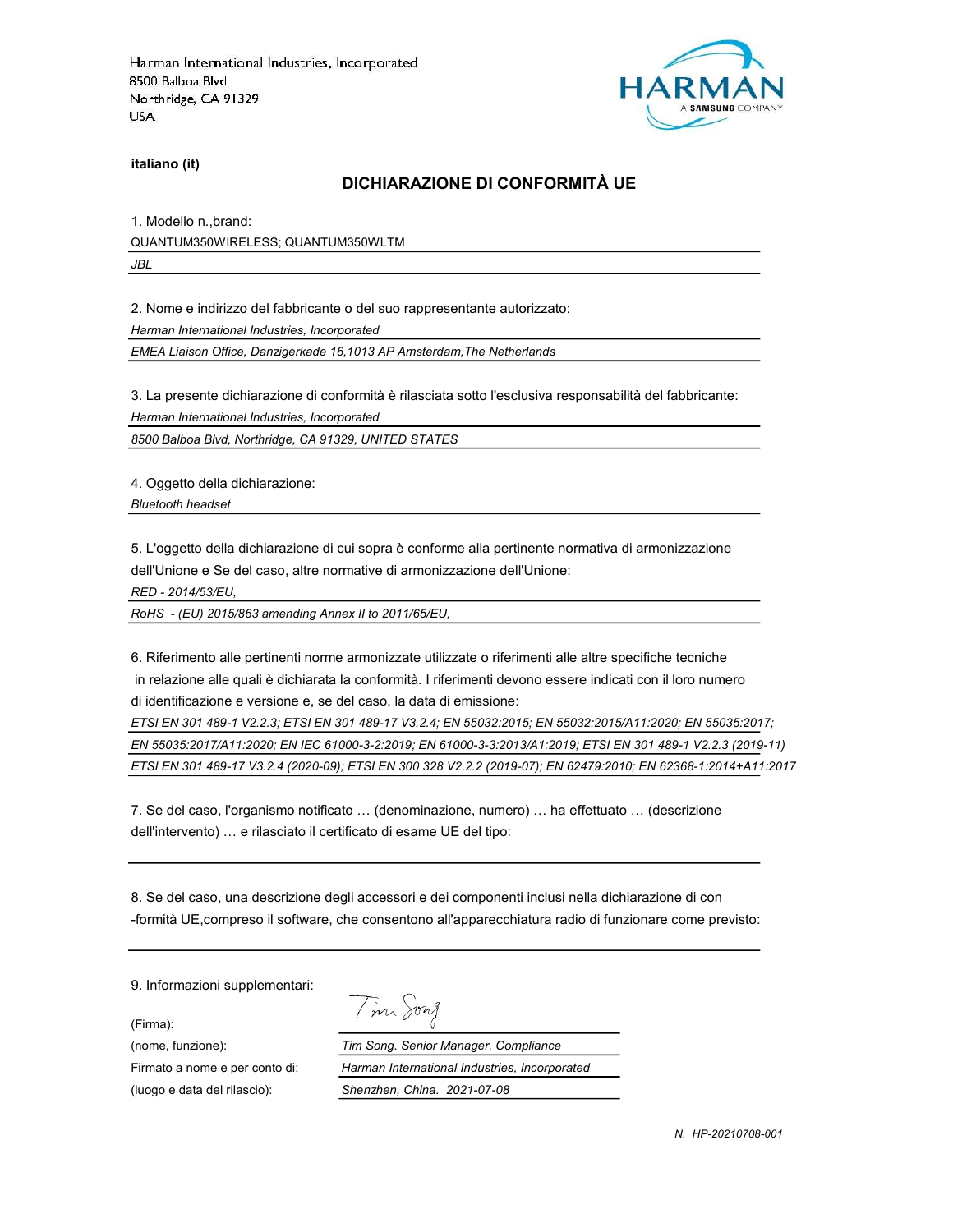

dansk (da)

#### EU-OVERENSSTEMMELSESERKLÆRING

1. Model nr.,mærke: QUANTUM350WIRELESS; QUANTUM350WLTM JBL

2. Navn og adresse på fabrikanten eller dennes bemyndigede repræsentant:

Harman International Industries, Incorporated

EMEA Liaison Office, Danzigerkade 16,1013 AP Amsterdam,The Netherlands

3. Denne overensstemmelseserklæring udstedes på fabrikantens ansvar:

Harman International Industries, Incorporated

8500 Balboa Blvd, Northridge, CA 91329, UNITED STATES

4. Erklæringens genstand:

Bluetooth headset

5. Genstanden for erklæringen, som beskrevet ovenfor, er i overensstemmelse med den relevante

EU-harmoniseringslovgivning og Eventuelt anden EU-harmoniseringslovgivning:

RED - 2014/53/EU,

RoHS - (EU) 2015/863 amending Annex II to 2011/65/EU,

6.Henvisninger til de relevante anvendte harmoniserede standarder eller henvisninger til de andre tekniske specifikationer, som der erklæres overensstemmelse med. Henvisninger angives med deres identifikationsnummer og version og eventuelt udstedelsesdato:

ETSI EN 301 489-1 V2.2.3; ETSI EN 301 489-17 V3.2.4; EN 55032:2015; EN 55032:2015/A11:2020; EN 55035:2017; EN 55035:2017/A11:2020; EN IEC 61000-3-2:2019; EN 61000-3-3:2013/A1:2019; ETSI EN 301 489-1 V2.2.3 (2019-11) ETSI EN 301 489-17 V3.2.4 (2020-09); ETSI EN 300 328 V2.2.2 (2019-07); EN 62479:2010; EN 62368-1:2014+A11:2017

7. Hvor det er relevant, det bemyndigede organ … (navn, nummer) har foretaget … (beskrivelse af aktiviteten) … og udstedt EU-typeafprøvningsattest:

8. I givet fald beskrivelse af tilbehør og komponenter, herunder software, som får radioudstyret til at fungere efter hensigten og er dækket af EU-overensstemmelseserklæringen:

9. Supplerende oplysninger:

(Underskrift):

(udstedelsessted og -dato): Shenzhen, China. 2021-07-08

Tim Song

(navn, stilling) (underskrift): Tim Song. Senior Manager. Compliance Underskrevet for og på vegne af: Harman International Industries, Incorporated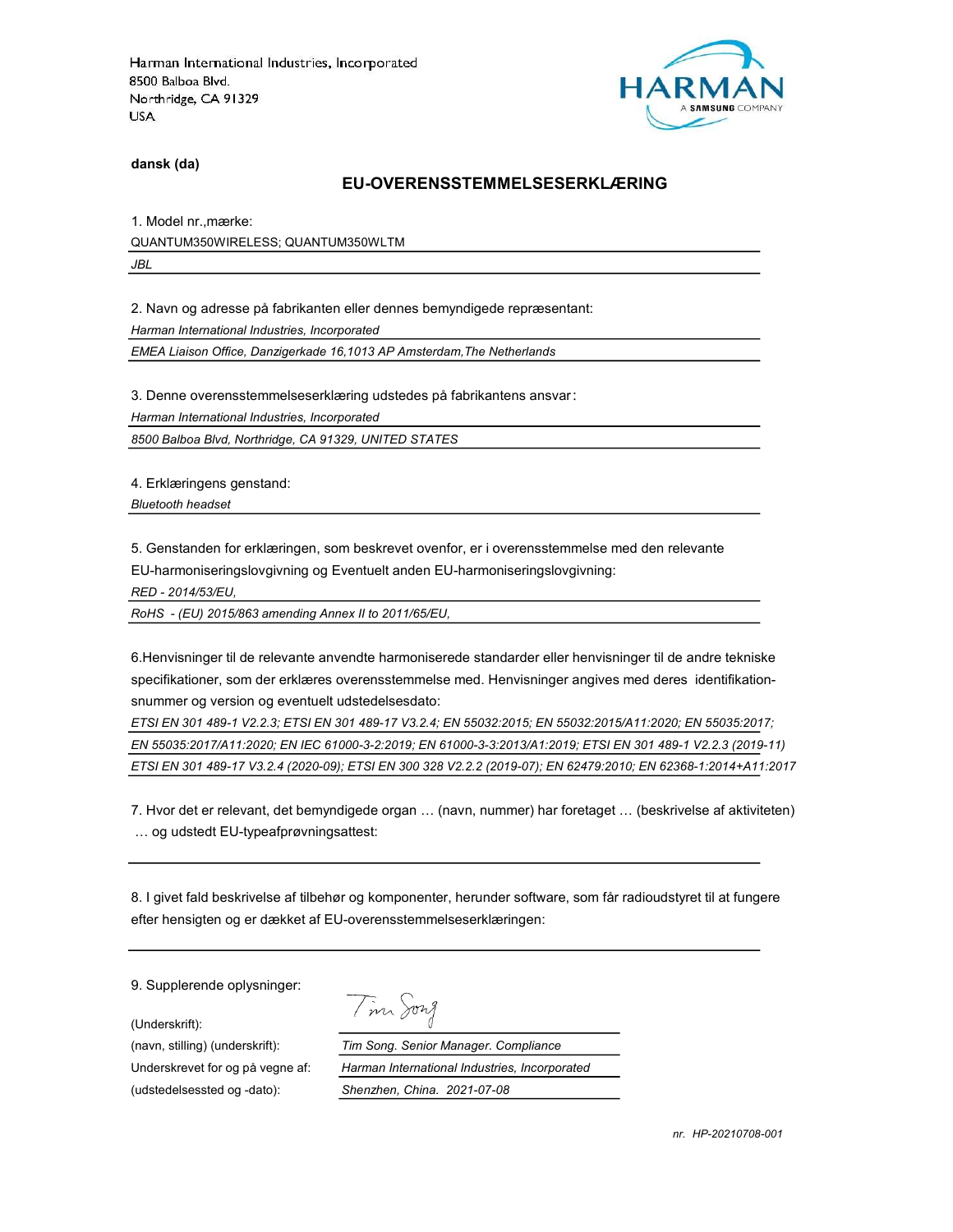

ελληνικά (el)

#### ΔΗΛΩΣΗ ΣΥΜΜΟΡΦΩΣΗΣ ΕΕ

1. Αριθμός μοντέλου, εμπορικό σήμα:

QUANTUM350WIRELESS; QUANTUM350WLTM

JBL

2. Όνομα και διεύθυνση του κατασκευαστή ή του εξουσιοδοτημένου αντιπροσώπου του:

Harman International Industries, Incorporated

EMEA Liaison Office, Danzigerkade 16,1013 AP Amsterdam,The Netherlands

3. Η παρούσα δήλωση συμμόρφωσης εκδίδεται με αποκλειστική ευθύνη του κατασκευαστή:

Harman International Industries, Incorporated

8500 Balboa Blvd, Northridge, CA 91329, UNITED STATES

4.Αντικείμενο της δήλωσης: Bluetooth headset

5. Ο στόχος της δήλωσης που περιγράφεται παραπάνω είναι σύμφωνος προς τη σχετική ενωσιακή νομοθεσία εναρμόνισης και Άλλη ενωσιακή νομοθεσία εναρμόνισης, κατά περίπτωση RED - 2014/53/EU,

RoHS - (EU) 2015/863 amending Annex II to 2011/65/EU,

6. Αναφορές στα σχετικά εναρμονισμένα πρότυπα που χρησιμοποιούνται ή αναφορές στις λοιπές τεχνικές προδιαγραφές σε σχέση με τις οποίες δηλώνεται η συμμόρφωση. Οι αναφορές πρέπει να απαριθμούνται με τον αριθμό αναγνώρισης και την έκδοση και, κατά περίπτωση, την ημερομηνία δημοσίευσής τους: ETSI EN 301 489-1 V2.2.3; ETSI EN 301 489-17 V3.2.4; EN 55032:2015; EN 55032:2015/A11:2020; EN 55035:2017; EN 55035:2017/A11:2020; EN IEC 61000-3-2:2019; EN 61000-3-3:2013/A1:2019; ETSI EN 301 489-1 V2.2.3 (2019-11) ETSI EN 301 489-17 V3.2.4 (2020-09); ETSI EN 300 328 V2.2.2 (2019-07); EN 62479:2010; EN 62368-1:2014+A11:2017

7.Όπου έχει εφαρμογή, ο κοινοποιημένος οργανισμός … (ονομασία, αριθμός) … πραγματοποίησε (περιγραφή της παρέμβασης) … και εξέδωσε το πιστοποιητικό εξέτασης τύπου ΕΕ:

8.Όπου έχει εφαρμογή, περιγραφή των παρελκόμενων και εξαρτημάτων, συμπεριλαμβανομένου του λογισμικού, που επιτρέπουν στον ραδιοεξοπλισμό να λειτουργεί όπως προβλέπεται και που καλύπτ -N43ονται από τη δήλωση συμμόρφωσης:

9. Συμπληρωματικές πληροφορίες:

(υπογραφή):

Tim Song

| (όνομα, θέση):                                                                    | Tim Song. Senior Manager. Compliance |
|-----------------------------------------------------------------------------------|--------------------------------------|
| Υπογραφή για λογαριασμό εξ ονόματος Harman International Industries, Incorporated |                                      |
| (τόπος και ημερομηνία έκδοσης):                                                   | Shenzhen, China. 2021-07-08          |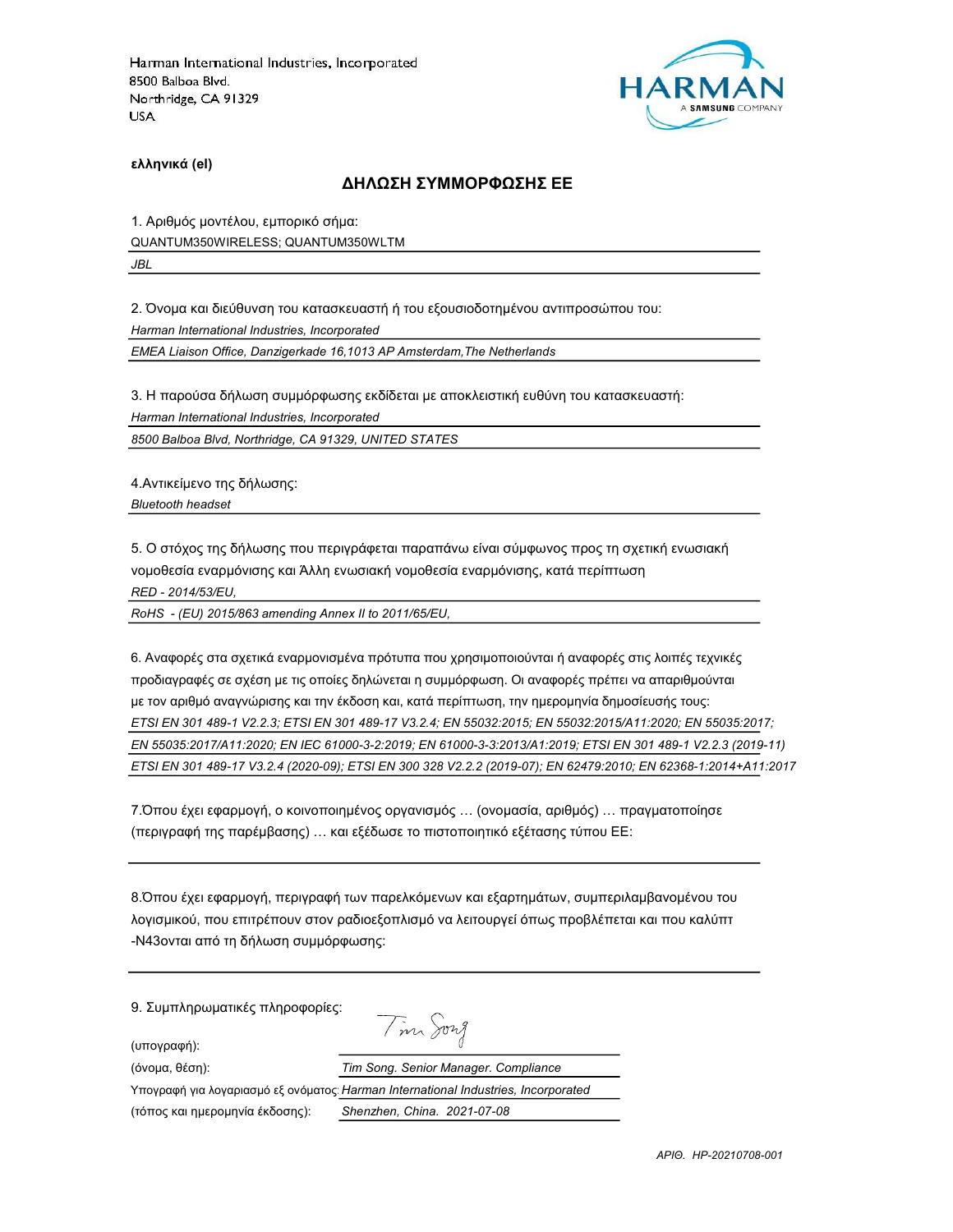

français (fr)

#### DECLARATION UE DE CONFORMITE

1. numéro de modèle,marque:

QUANTUM350WIRELESS; QUANTUM350WLTM

JBL

2. Nom et adresse du fabricant ou de son mandataire:

Harman International Industries, Incorporated

EMEA Liaison Office, Danzigerkade 16,1013 AP Amsterdam,The Netherlands

3. La présente déclaration de conformité est établie sous la seule responsabilité du fabricant:

Harman International Industries, Incorporated

8500 Balboa Blvd, Northridge, CA 91329, UNITED STATES

4. Objet de la déclaration:

Bluetooth headset

5. L'objet de la déclaration décrit ci-dessus est conforme à la législation d'harmonisation de l'Union applicable et Autres législations d'harmonisation de l'Union, s'il y a lieu:

RED - 2014/53/EU,

RoHS - (EU) 2015/863 amending Annex II to 2011/65/EU,

6. Références des normes harmonisées pertinentes appliquées ou des autres spécifications techniques par rapport auxquelles la conformité est déclarée. Il faut indiquer, pour chaque référence, le numéro d'identification, la version et, le cas échéant, la date d'émission:

ETSI EN 301 489-1 V2.2.3; ETSI EN 301 489-17 V3.2.4; EN 55032:2015; EN 55032:2015/A11:2020; EN 55035:2017; EN 55035:2017/A11:2020; EN IEC 61000-3-2:2019; EN 61000-3-3:2013/A1:2019; ETSI EN 301 489-1 V2.2.3 (2019-11) ETSI EN 301 489-17 V3.2.4 (2020-09); ETSI EN 300 328 V2.2.2 (2019-07); EN 62479:2010; EN 62368-1:2014+A11:2017

7.S'il y a lieu: l'organisme notifié … (nom, numéro) … a réalisé … (description de l'intervention) … et a délivré le certificat d'examen UE de type:

8.S'il y a lieu, description des accessoires et des éléments (y compris logiciels) qui permettent à l'équipement radioélectrique de fonctionner selon sa destination et qui sont couverts par la déclaration UE de conformité:

Tim Song

9. Informations complémentaires:

(Signature):

(nom, fonction): Tim Song. Senior Manager. Compliance Signé par et au nom de: Harman International Industries, Incorporated (lieu et date d'émission): Shenzhen, China. 2021-07-08

N° HP-20210708-001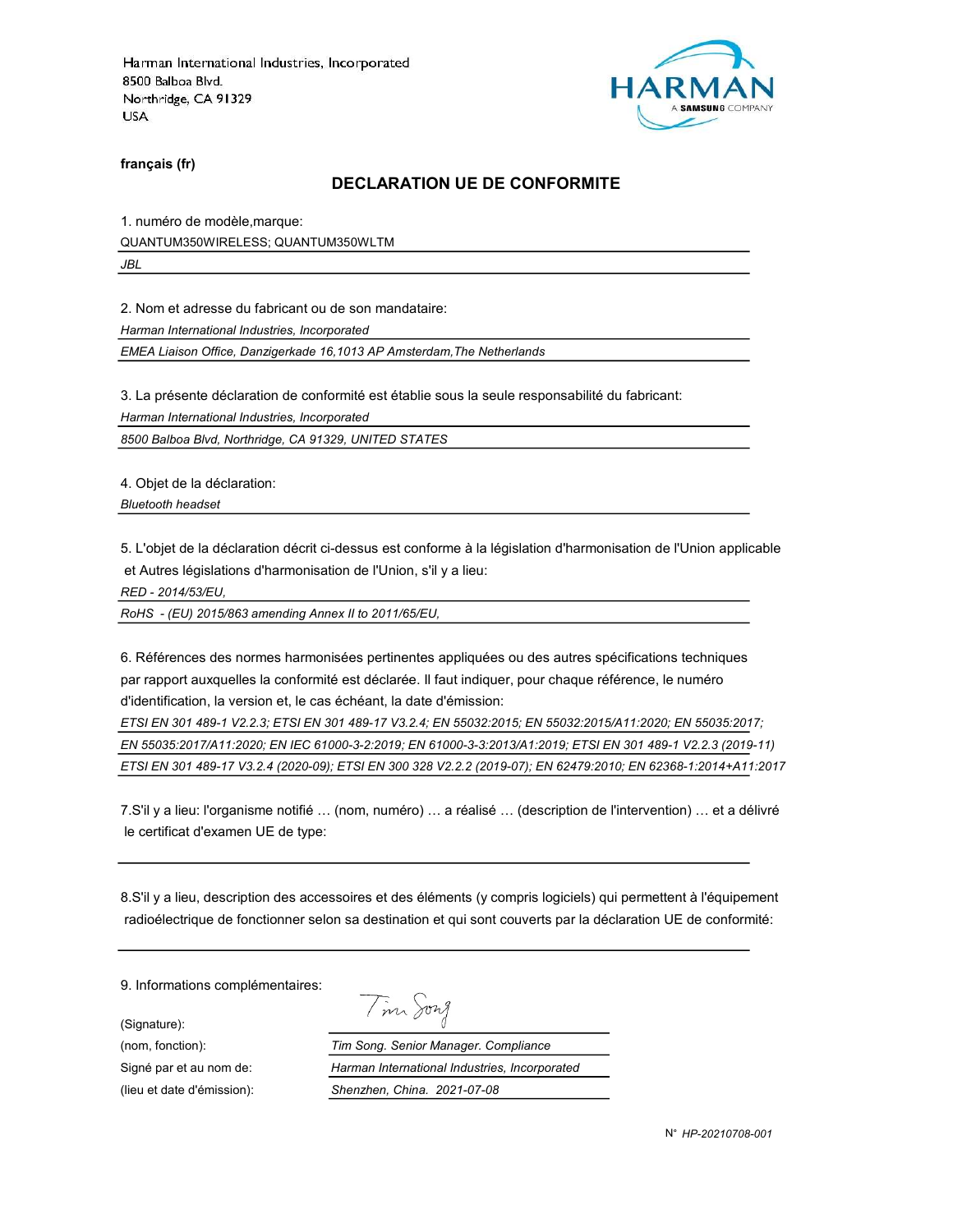

latviešu valoda (lv)

# ES ATBILSTĪBAS DEKLARĀCIJA

1. Modela Nr.,brand: QUANTUM350WIRELESS; QUANTUM350WLTM JBL

2. Ražotāja vai viņa pilnvarotā pārstāvja vārds, uzvārds/nosaukums un adrese:

Harman International Industries, Incorporated

EMEA Liaison Office, Danzigerkade 16,1013 AP Amsterdam,The Netherlands

3. Šī atbilstības deklarācija ir izdota vienīgi uz šāda ražotāja atbildību:

Harman International Industries, Incorporated

8500 Balboa Blvd, Northridge, CA 91329, UNITED STATES

4. Deklarācijas priekšmets:

Bluetooth headset

5. Iepriekš aprakstītais deklarācijas priekšmets atbilst attiecīgajam Savienības saskaņotajam tiesību aktam un Citam Savienības saskaņotajam tiesību aktam, ja piemērojams

RED - 2014/53/EU,

RoHS - (EU) 2015/863 amending Annex II to 2011/65/EU,

6. Atsauces uz attiecīgajiem izmantojamiem saskaņotajiem standartiem vai uz citām tehniskajām specifikācijām ,attiecībā uz ko tiek deklarēta atbilstība. Atsauces jāuzskaita ar to identifikācijas numuriem un versijām un attiecīgā gadījumā ar izdošanas datumu:

ETSI EN 301 489-1 V2.2.3; ETSI EN 301 489-17 V3.2.4; EN 55032:2015; EN 55032:2015/A11:2020; EN 55035:2017; EN 55035:2017/A11:2020; EN IEC 61000-3-2:2019; EN 61000-3-3:2013/A1:2019; ETSI EN 301 489-1 V2.2.3 (2019-11) ETSI EN 301 489-17 V3.2.4 (2020-09); ETSI EN 300 328 V2.2.2 (2019-07); EN 62479:2010; EN 62368-1:2014+A11:2017

7. Attiecīgā gadījumā paziņotā struktūra … (nosaukums, numurs) … ir veikusi … (darbības apraksts) … un izdevusi ES tipa pārbaudes sertifikātu:

8.Attiecīgā gadījumā palīgierīču un komponentu apraksts, ieskaitot programmatūras aprakstu,kas nodrošina radioiekārtas paredzēto darbību un uz ko attiecas ES atbilstības deklarācija:

9. Papildinformācija:

(Paraksts):

(izdošanas vieta un datums): Shenzhen, China. 2021-07-08

Tim Song

(vārds, uzvārds, amats): Tim Song. Senior Manager. Compliance Parakstīts šādas personas vārdā: Harman International Industries, Incorporated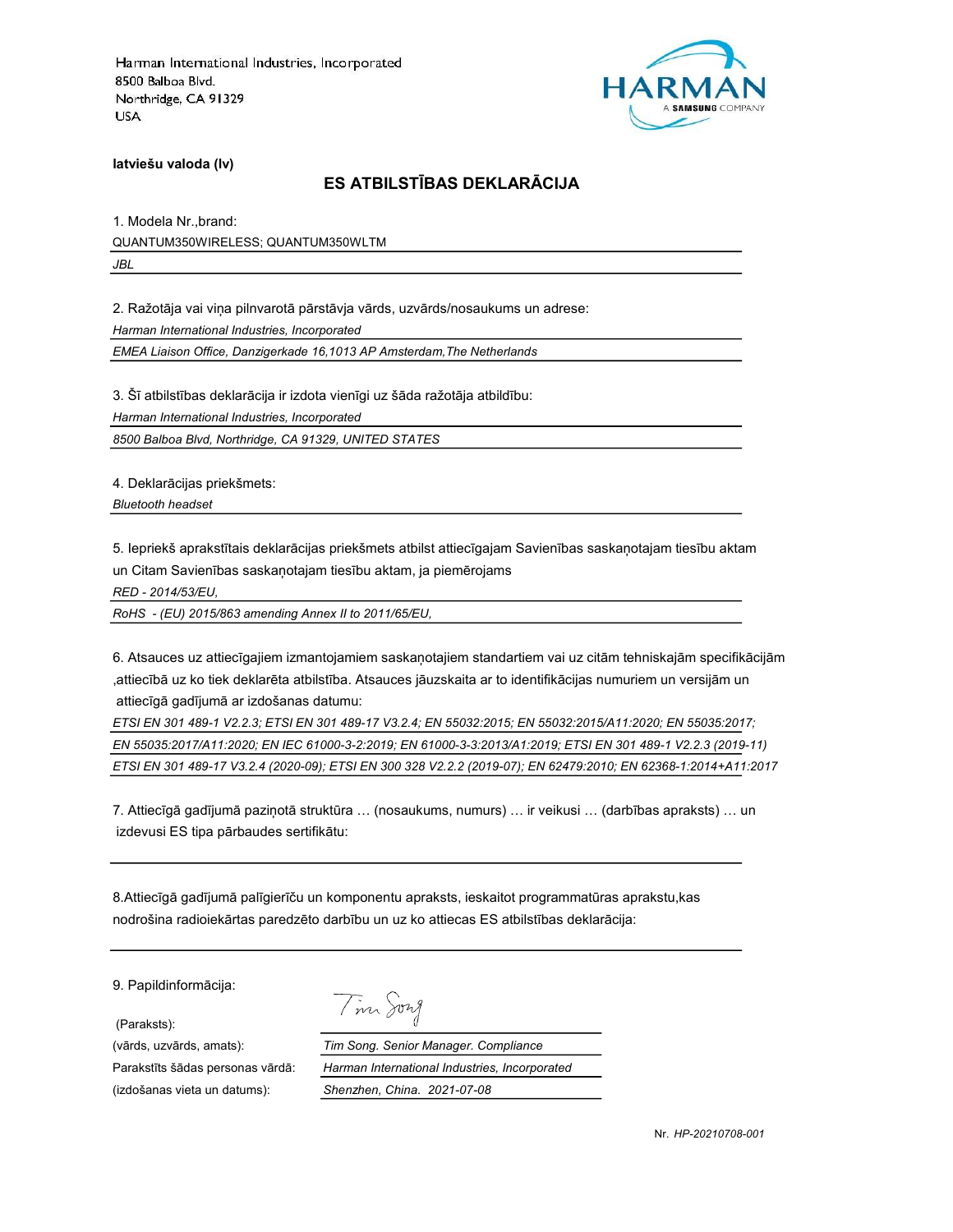

lietuvių kalba (lt)

#### ES ATITIKTIES DEKLARACIJA

1. Modelio Nr., Prekės ženklas: QUANTUM350WIRELESS; QUANTUM350WLTM JBL

2. Gamintojo arba jo įgaliotojo atstovo pavadinimas ir adresas:

Harman International Industries, Incorporated

EMEA Liaison Office, Danzigerkade 16,1013 AP Amsterdam,The Netherlands

3. Ši atitikties deklaracija išduota tik gamintojo atsakomybe:

Harman International Industries, Incorporated

8500 Balboa Blvd, Northridge, CA 91329, UNITED STATES

4. Deklaracijos objektas:

Bluetooth headset

5. Pirmiau aprašytas deklaracijos objektas atitinka susijusius derinamuosius Sąjungos teisės aktus ir kitus derinamuosius Sąjungos teisės aktus, jeigu taikoma.

RED - 2014/53/EU,

RoHS - (EU) 2015/863 amending Annex II to 2011/65/EU,

6. Nuorodos į susijusius taikytus darniuosius standartus arba kitas technines specifikacijas, pagal kurias buvo deklaruota atitiktis. Nuorodos turi būti išvardijamos nurodant jų identifikacinius numerius,ersijas ir, kai taikoma, paskelbimo datas:

ETSI EN 301 489-1 V2.2.3; ETSI EN 301 489-17 V3.2.4; EN 55032:2015; EN 55032:2015/A11:2020; EN 55035:2017; EN 55035:2017/A11:2020; EN IEC 61000-3-2:2019; EN 61000-3-3:2013/A1:2019; ETSI EN 301 489-1 V2.2.3 (2019-11) ETSI EN 301 489-17 V3.2.4 (2020-09); ETSI EN 300 328 V2.2.2 (2019-07); EN 62479:2010; EN 62368-1:2014+A11:2017

7. Kai taikytina, notifikuotoji įstaiga … (pavadinimas, numeris)… atliko… (dalyvavimo procese aprašymas) ir išdavė ES tipo tyrimo sertifikatą:

8. Kai taikytina, pagalbinių įtaisų ir komponentų, įskaitant programinę įrangą, kurie leidžia radijo įrenginiams veikti pagal paskirtį ir yra įtraukti į ES atitikties deklaraciją, aprašas:

9. Papildoma informacija:

(Parašas):

(išdavimo data ir vieta): Shenzhen, China. 2021-07-08

Tim Song

(vardas ir pavardė, pareigos): Tim Song. Senior Manager. Compliance Už ką ir kieno vardu pasirašyta: Harman International Industries, Incorporated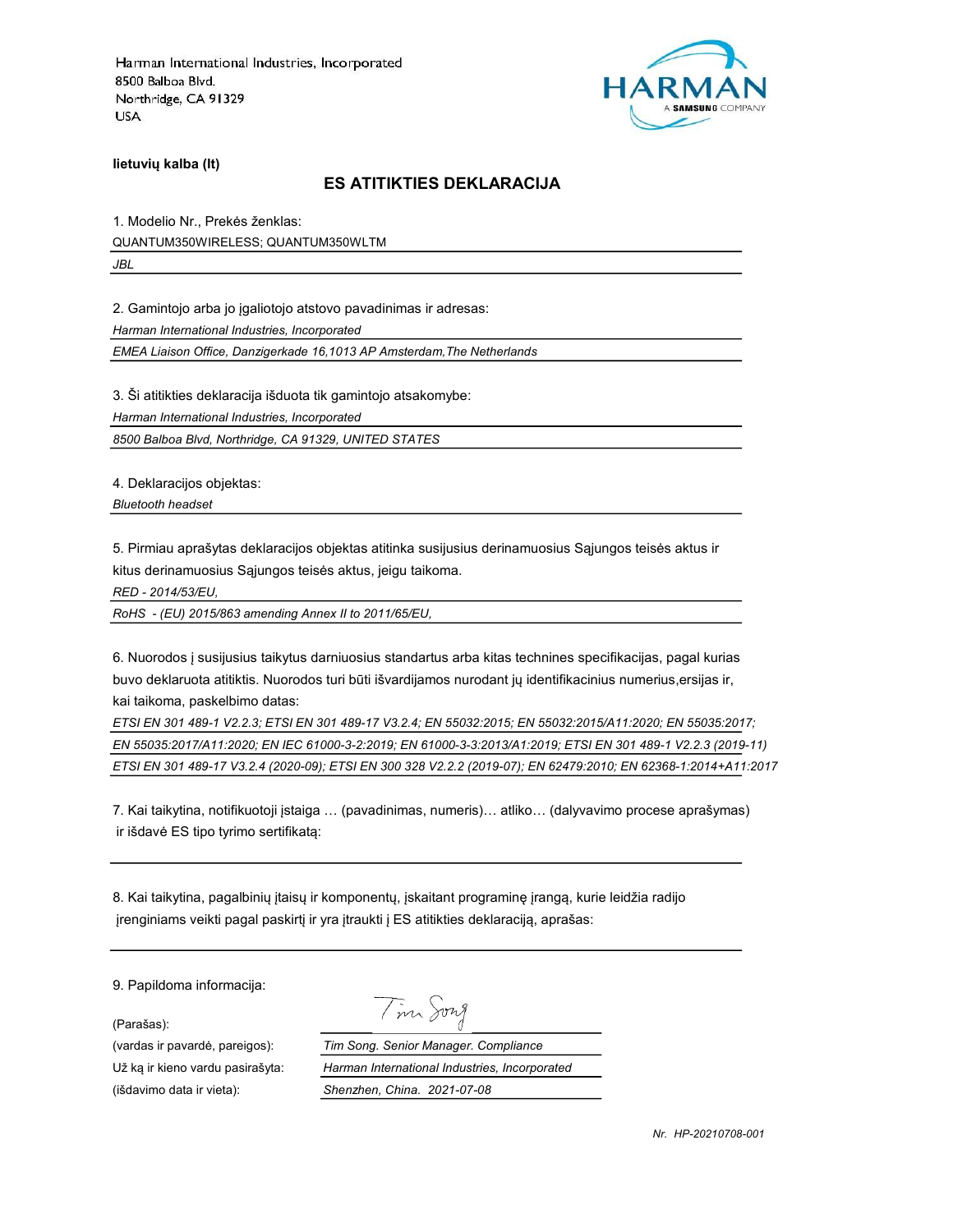

Nederlands (nl)

#### EU-CONFORMITEITSVERKLARING

1.Model nr.,Merk: QUANTUM350WIRELESS; QUANTUM350WLTM JBL

2. Naam en adres van de fabrikant of zijn gemachtigde:

Harman International Industries, Incorporated

EMEA Liaison Office, Danzigerkade 16,1013 AP Amsterdam,The Netherlands

3. Deze conformiteitsverklaring wordt afgegeven onder volledige verantwoordelijkheid van de fabrikant: Harman International Industries, Incorporated

8500 Balboa Blvd, Northridge, CA 91329, UNITED STATES

4. Voorwerp van de verklaring: Bluetooth headset

5.Het hierboven beschreven voorwerp van de verklaring is in overeenstemming met de desbetreffende harmonisatiewetgeving van de Unie en andere harmonisatiewetgeving van de Unie, indien van toepassing: RED - 2014/53/EU,

RoHS - (EU) 2015/863 amending Annex II to 2011/65/EU,

6. Vermelding van de toegepaste relevante geharmoniseerde normen of van de andere technische specificaties waarop de conformiteitsverklaring betrekking heeft. Bij de opgave van de referenties moeten het identificatie nummer en de versie en, in voorkomend geval, de datum van publicatie worden vermeld: ETSI EN 301 489-1 V2.2.3; ETSI EN 301 489-17 V3.2.4; EN 55032:2015; EN 55032:2015/A11:2020; EN 55035:2017; EN 55035:2017/A11:2020; EN IEC 61000-3-2:2019; EN 61000-3-3:2013/A1:2019; ETSI EN 301 489-1 V2.2.3 (2019-11) ETSI EN 301 489-17 V3.2.4 (2020-09); ETSI EN 300 328 V2.2.2 (2019-07); EN 62479:2010; EN 62368-1:2014+A11:2017

7.(Indien van toepassing) De aangemelde instantie … (naam, nummer) … heeft een … (beschrijving van de werkzaamheden) … uitgevoerd en het certificaat van EU-typeonderzoek … afgegeven:

8. Indien van toepassing, beschrijving van de accessoires en onderdelen, die het mogelijk maken dat de radioapparatuur functioneert zoals bedoeld en die onder de EU-conformiteitsverklaring vallen:

9. Aanvullende informatie:

(Handtekening):

Tim Song

(naam, functie): Tim Song. Senior Manager. Compliance Ondertekend voor en namens: Harman International Industries, Incorporated (plaats en datum van afgifte): Shenzhen, China. 2021-07-08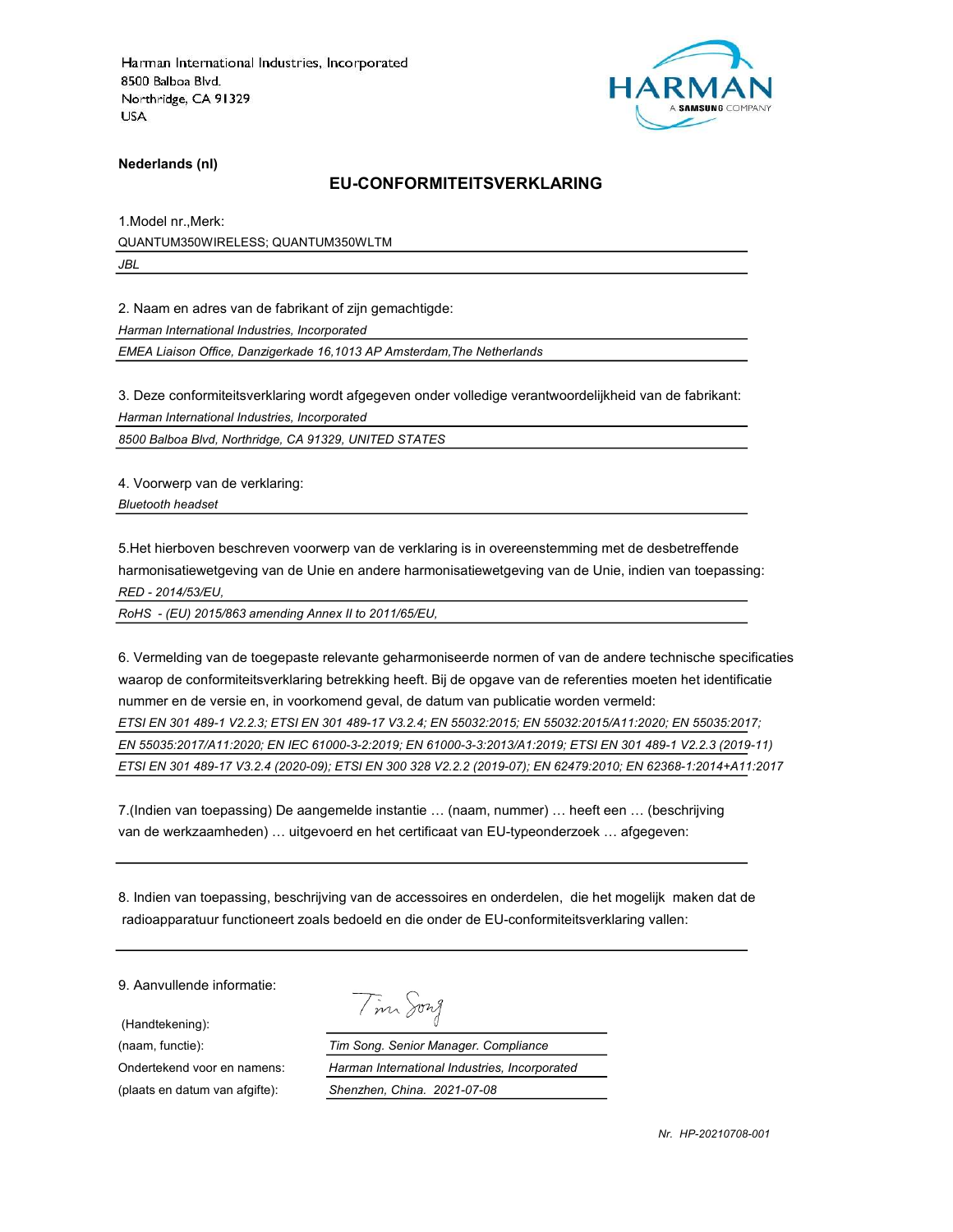

Română (ro)

#### DECLARAȚIA UE DE CONFORMITATE

1. Număr model, marcă: QUANTUM350WIRELESS; QUANTUM350WLTM JBL

2. Denumirea și adresa producătorului sau a reprezentantului său autorizat:

Harman International Industries, Incorporated

EMEA Liaison Office, Danzigerkade 16,1013 AP Amsterdam,The Netherlands

3. Prezenta declarație de conformitate este emisă pe răspunderea exclusivă a producătorului:

Harman International Industries, Incorporated

8500 Balboa Blvd, Northridge, CA 91329, UNITED STATES

4.Obiectul declarației:

Bluetooth headset

5. Obiectul declarației descris mai sus este în conformitate cu legislația relevantă de armonizare a Uniunii: și După caz, alte acte din legislația de armonizare a Uniunii

RED - 2014/53/EU,

RoHS - (EU) 2015/863 amending Annex II to 2011/65/EU,

6. Trimiterile la standardele armonizate relevante folosite sau trimiterile la alte specificații tehnice în legătură cu care se declară conformitatea. Referințele sunt enumerate împreună cu numerele de identificare și cu versiunea acestora precum și cu data eliberării, după caz:

ETSI EN 301 489-1 V2.2.3; ETSI EN 301 489-17 V3.2.4; EN 55032:2015; EN 55032:2015/A11:2020; EN 55035:2017; EN 55035:2017/A11:2020; EN IEC 61000-3-2:2019; EN 61000-3-3:2013/A1:2019; ETSI EN 301 489-1 V2.2.3 (2019-11) ETSI EN 301 489-17 V3.2.4 (2020-09); ETSI EN 300 328 V2.2.2 (2019-07); EN 62479:2010; EN 62368-1:2014+A11:2017

7. După caz, organismul notificat … (denumire, număr) ... a efectuat … (descrierea intervenției) și a emis certificatul de examinare UE de tip:

8. După caz, o descriere a accesoriilor și componentelor, inclusiv a produselor software, care permit echipamentelor radio să funcționeze corespunzător și care sunt incluse în declarația de conformitate:

9. Informații suplimentare:

(Semnătura):

Tim Song

(numele, funcția) : Tim Song. Senior Manager. Compliance Semnat pentru și în numele: Harman International Industries, Incorporated (locul și data emiterii): Shenzhen, China. 2021-07-08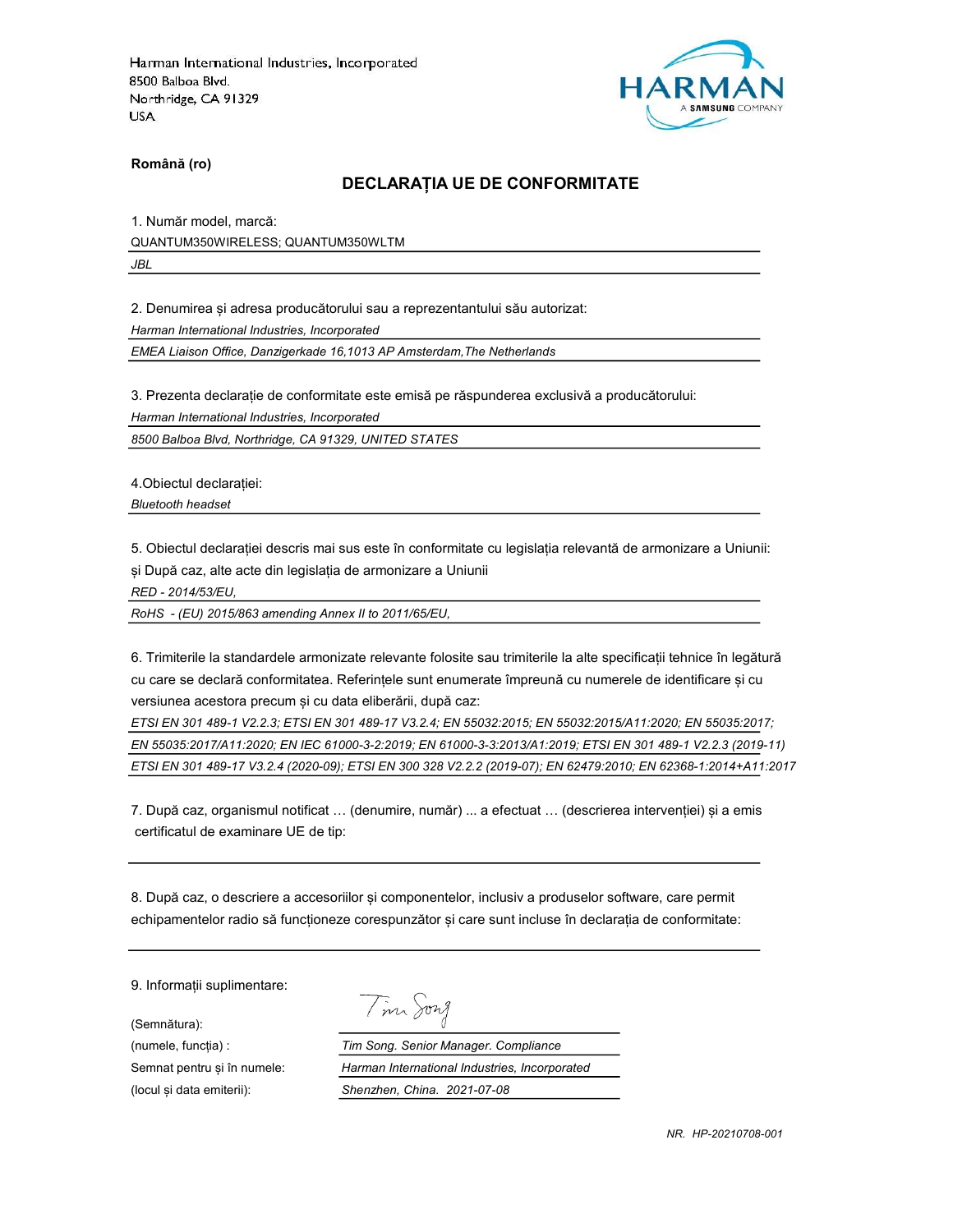

Suomi (fi)

#### EU-VAATIMUSTENMUKAISUUSVAKUUTUS

1. Malli nro.,merkki: QUANTUM350WIRELESS; QUANTUM350WLTM JBL

2. Valmistajan tai sen valtuutetun edustajan nimi ja osoite:

Harman International Industries, Incorporated

EMEA Liaison Office, Danzigerkade 16,1013 AP Amsterdam,The Netherlands

3. Tämä vaatimustenmukaisuusvakuutus on annettu valmistajan yksinomaisella vastuulla:

Harman International Industries, Incorporated

8500 Balboa Blvd, Northridge, CA 91329, UNITED STATES

4. Vakuutuksen kohde:

Bluetooth headset

5. Edellä kuvattu vakuutuksen kohde on asiaa koskevan unionin yhdenmukaistamislainsäädännön vaatimusten mukainen ja Muu unionin yhdenmukaistamissäädös (tapauksen mukaan):

RED - 2014/53/EU,

RoHS - (EU) 2015/863 amending Annex II to 2011/65/EU,

6. Viittaus niihin asiaankuuluviin yhdenmukaistettuihin standardeihin, joita on käytetty, tai viittaus muihin teknisiin eritelmiin, joiden perusteella vaatimustenmukaisuusvakuutus on annettu. Viittausten luettelossa on mainittava niiden tunnistenumero ja versio ja tapauksen mukaan antopäivä:

ETSI EN 301 489-1 V2.2.3; ETSI EN 301 489-17 V3.2.4; EN 55032:2015; EN 55032:2015/A11:2020; EN 55035:2017; EN 55035:2017/A11:2020; EN IEC 61000-3-2:2019; EN 61000-3-3:2013/A1:2019; ETSI EN 301 489-1 V2.2.3 (2019-11) ETSI EN 301 489-17 V3.2.4 (2020-09); ETSI EN 300 328 V2.2.2 (2019-07); EN 62479:2010; EN 62368-1:2014+A11:2017

7. Tapauksen mukaan ilmoitettu laitos … (nimi, numero) … suoritti … (toimenpiteen kuvaus) … ja antoi EU-tyyppitarkastustodistuksen: …

8. Tapauksen mukaan kuvaus lisälaitteista ja osista, myös ohjelmistoista, jotka mahdollistavat radiolaitteen käyttötarkoituksen mukaisen käytön ja jotka EU-vaatimustenmukaisuusvakuutus kattaa:

9. Lisätietoja:

(allekirjoitus):

Tim Song

(nimi, tehtävä): Tim Song. Senior Manager. Compliance Seuraavan puolesta allekirjoittanut: Harman International Industries, Incorporated (antamispaikka ja -päivämäärä): Shenzhen, China. 2021-07-08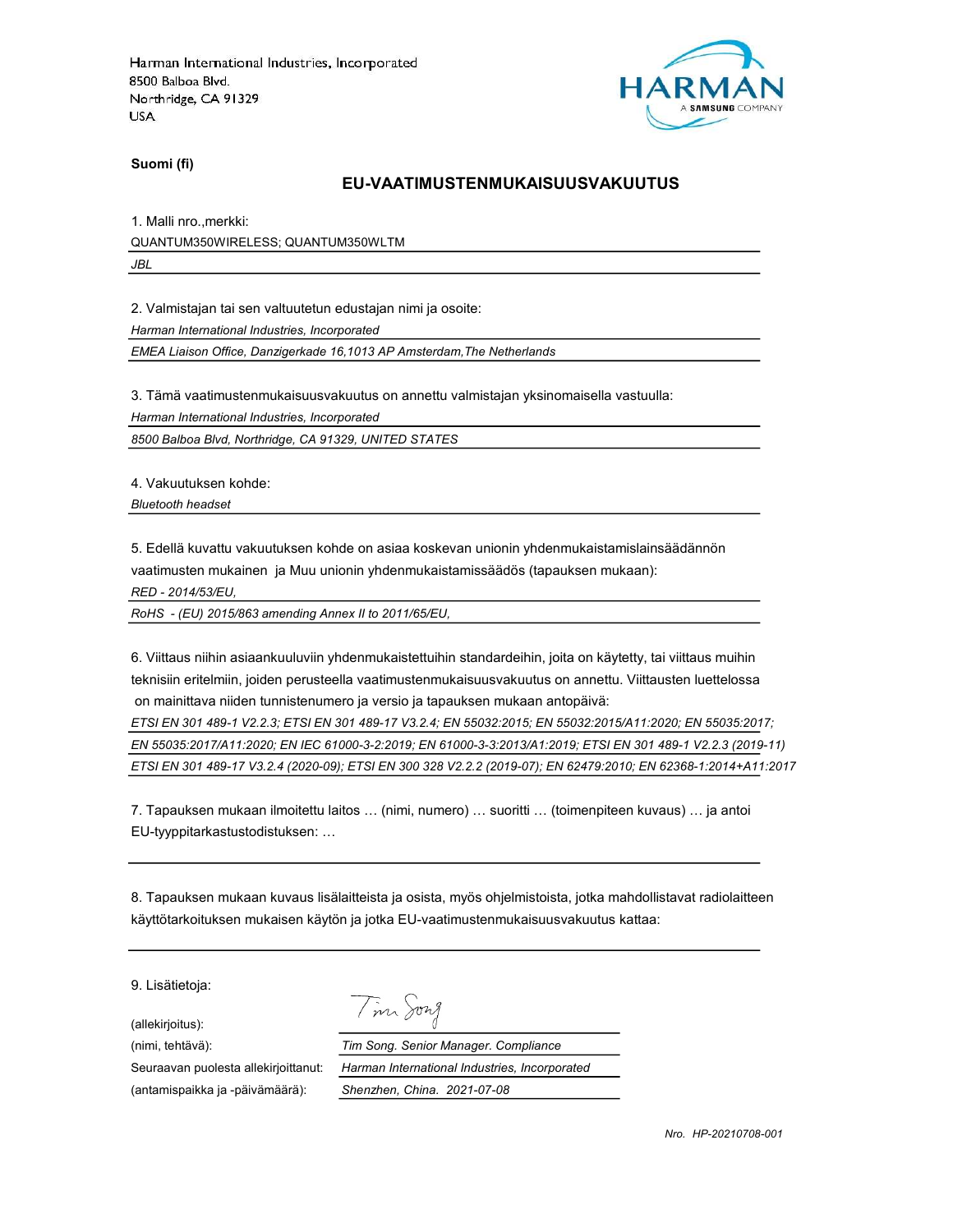

magyar (hu)

## EU-MEGFELELŐSÉGI NYILATKOZAT

1.Modellazonosító,márka: QUANTUM350WIRELESS; QUANTUM350WLTM JBL

2. A gyártó vagy meghatalmazott képviselőjének neve és címe:

Harman International Industries, Incorporated

EMEA Liaison Office, Danzigerkade 16,1013 AP Amsterdam,The Netherlands

3. Ezt a megfelelőségi nyilatkozatot a gyártó kizárólagos felelőssége mellett adják ki:

Harman International Industries, Incorporated

8500 Balboa Blvd, Northridge, CA 91329, UNITED STATES

4. A nyilatkozat tárgya: Bluetooth headset

5. A fent ismertetett nyilatkozat tárgya megfelel a vonatkozó uniós harmonizációs jogszabályoknak és adott esetben egyéb uniós harmonizációs jogszabály

RED - 2014/53/EU,

RoHS - (EU) 2015/863 amending Annex II to 2011/65/EU,

6.Az alkalmazott harmonizált szabványokra való hivatkozás vagy az azokra az egyéb műszaki előírásokra való hivatkozás, amelyekkel kapcsolatban megfelelőségi nyilatkozatot tetteké. A hivatkozásokat az azonosító számokkal együtt és a megfelelő verzió feltüntetésével kell megadni, adott esetben a kiállítás dátumával együtt: ETSI EN 301 489-1 V2.2.3; ETSI EN 301 489-17 V3.2.4; EN 55032:2015; EN 55032:2015/A11:2020; EN 55035:2017; EN 55035:2017/A11:2020; EN IEC 61000-3-2:2019; EN 61000-3-3:2013/A1:2019; ETSI EN 301 489-1 V2.2.3 (2019-11) ETSI EN 301 489-17 V3.2.4 (2020-09); ETSI EN 300 328 V2.2.2 (2019-07); EN 62479:2010; EN 62368-1:2014+A11:2017

7.A(z) ... (nevű, számú)… bejelentett szervezet adott esetben elvégezte a(z) … (a beavatkozás ismertetése) …, és a következő EU-típusvizsgálati tanúsítványt adta ki:

8. Adott esetben a tartozékok és alkatrészek leírása, ideértve a rádióberendezés rendeltetésszerű használatát lehetővé tévő és az EU-megfelelőségi nyilatkozat hatályába tartozó szoftvereket is:

9. További információk:

(aláírás): (a kiállítás helye és dátuma): Shenzhen, China. 2021-07-08

Tim Song

(név, beosztás): Tim Song. Senior Manager. Compliance nevében megbízásából írták alá: Harman International Industries, Incorporated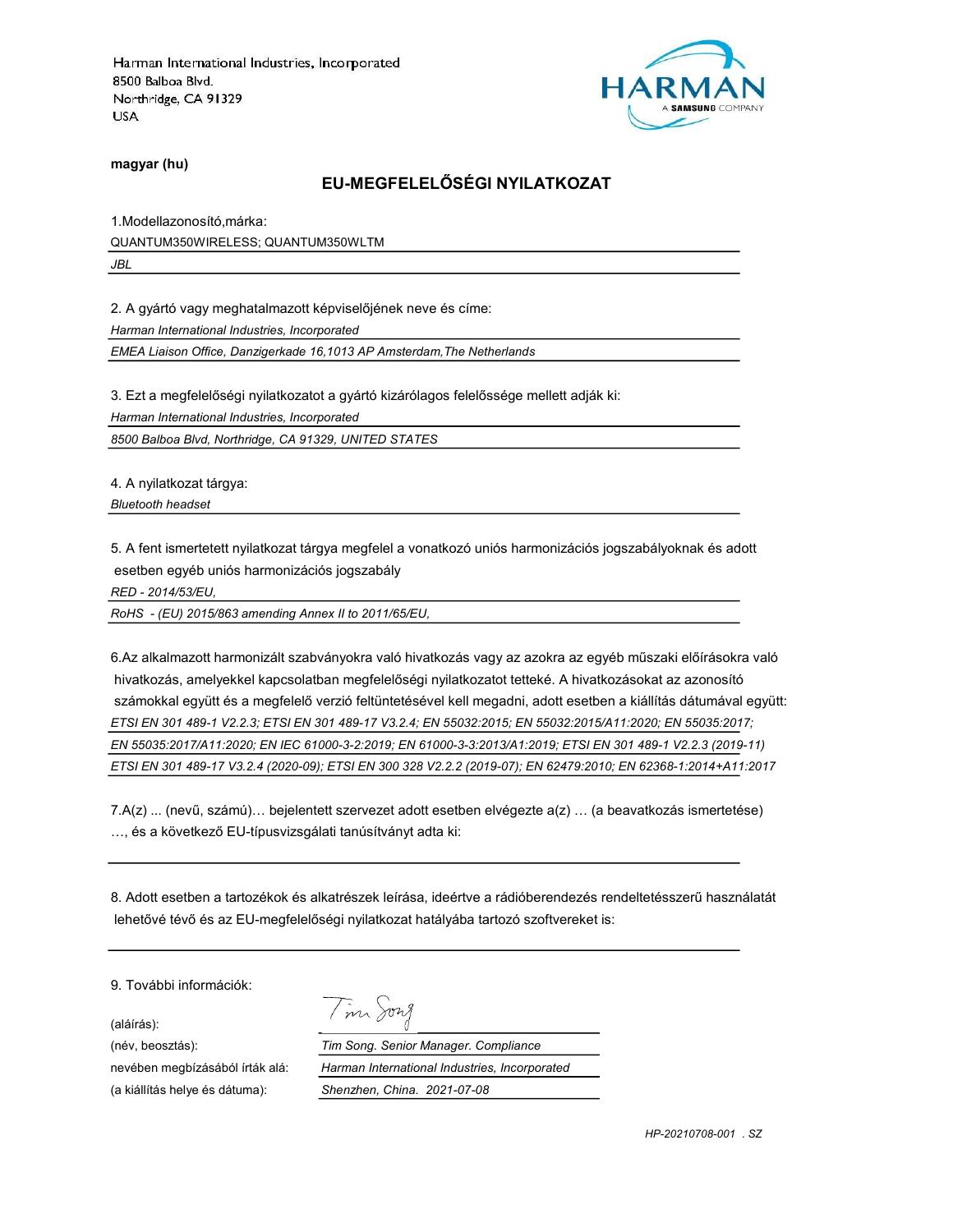

polski (pl)

### DEKLARACJA ZGODNOŚCI UE

1. Nazwa modelu,Marka:

QUANTUM350WIRELESS; QUANTUM350WLTM

JBL

2. Nazwa i adres producenta lub jego upoważnionego przedstawiciela:

Harman International Industries, Incorporated

EMEA Liaison Office, Danzigerkade 16,1013 AP Amsterdam,The Netherlands

3. Niniejszą deklarację zgodności wydaje się na wyłączną odpowiedzialność producenta:

Harman International Industries, Incorporated

8500 Balboa Blvd, Northridge, CA 91329, UNITED STATES

4. Przedmiot deklaracji:

Bluetooth headset

5.Wymieniony powyżej przedmiot niniejszej deklaracji jest zgodny z odnośnymi wymaganiami unijnego prawodawstwa harmonizacyjnego i innym unijnym prawodawstwem harmonizacyjnym, w stosownych przypadkach:

RED - 2014/53/EU,

RoHS - (EU) 2015/863 amending Annex II to 2011/65/EU,

6. Odwołania do odnośnych norm zharmonizowanych, które zastosowano, lub do innych specyfikacji technicznych,w stosunku do których deklarowana jest zgodność. Odwołania muszą być podane wraz z ich numerami identyfika cyjnymi i wersjami oraz w stosownych przypadkach z datą wydania: ETSI EN 301 489-1 V2.2.3; ETSI EN 301 489-17 V3.2.4; EN 55032:2015; EN 55032:2015/A11:2020; EN 55035:2017; EN 55035:2017/A11:2020; EN IEC 61000-3-2:2019; EN 61000-3-3:2013/A1:2019; ETSI EN 301 489-1 V2.2.3 (2019-11) ETSI EN 301 489-17 V3.2.4 (2020-09); ETSI EN 300 328 V2.2.2 (2019-07); EN 62479:2010; EN 62368-1:2014+A11:2017

7. W stosownych przypadkach, jednostka notyfikowana … (nazwa, numer) … przeprowadziła … (opis interwencji) … i wydała certyfikat badania typu UE:

8.W stosownych przypadkach, opis elementów dodatkowych lub komponentów, w tym oprogramowania , które umoż liwiają działanie urządzenia radiowego zgodnie z przeznaczeniem i które są objęte deklaracją zgodności UE:

9. Informacje dodatkowe:

(podpis):

| $\Lambda$ |  |
|-----------|--|
|           |  |

(imię i nazwisko, stanowisko): Tim Song. Senior Manager. Compliance Podpisano w imieniu: Harman International Industries, Incorporated (miejsce i data wydania): Shenzhen, China. 2021-07-08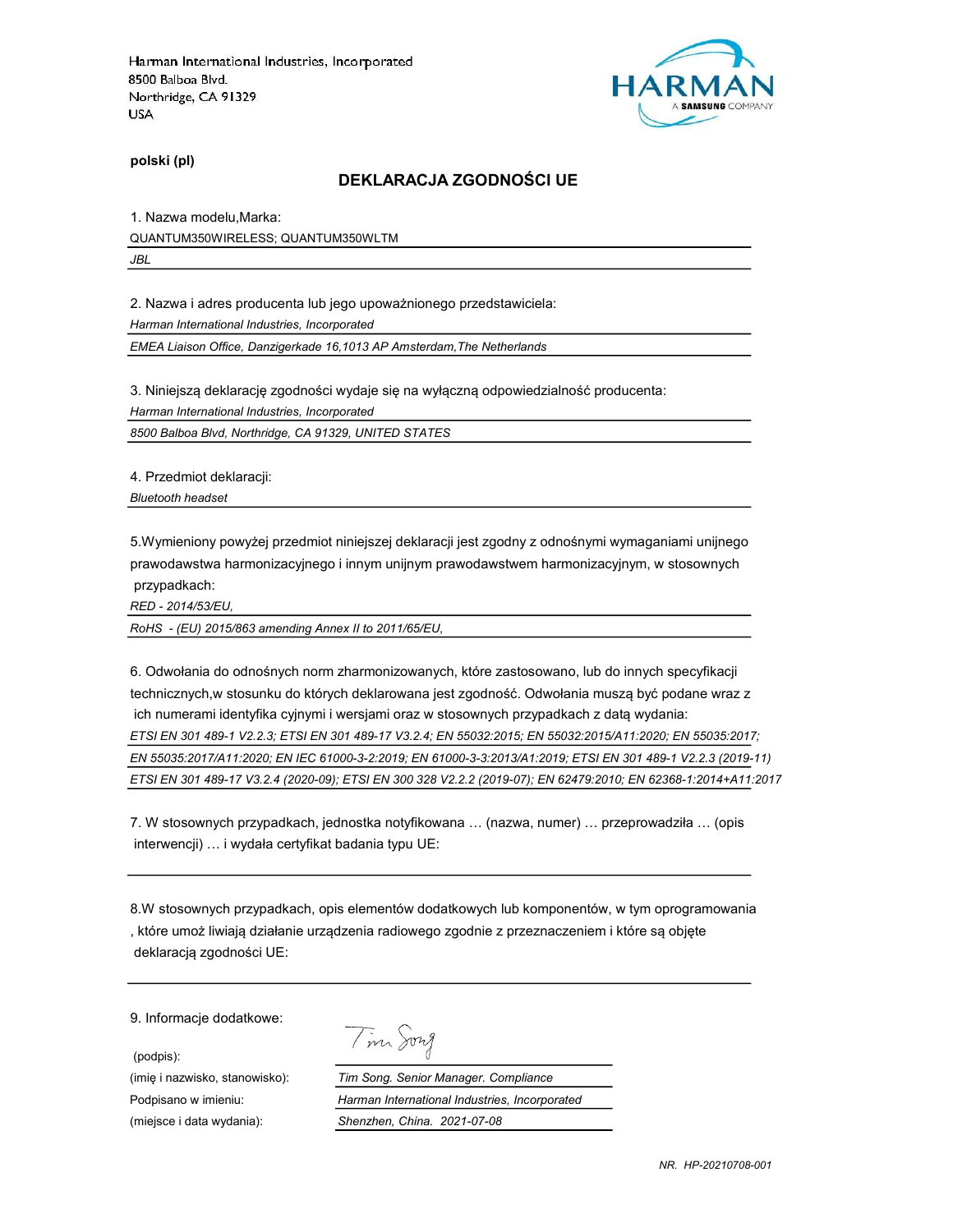

slovenčina (sk)

### EÚ VYHLÁSENIE O ZHODE

1.Číslo modelu,brand: QUANTUM350WIRELESS; QUANTUM350WLTM JBL

2. Meno a adresa výrobcu alebo jeho splnomocneného zástupcu:

Harman International Industries, Incorporated

EMEA Liaison Office, Danzigerkade 16,1013 AP Amsterdam,The Netherlands

3. Toto vyhlásenie o zhode sa vydáva na výhradnú zodpovednosť výrobcu.:

Harman International Industries, Incorporated

8500 Balboa Blvd, Northridge, CA 91329, UNITED STATES

4.Predmet vyhlásenia:

Bluetooth headset

5. Uvedený predmet vyhlásenia je v zhode s príslušnými harmonizačnými právnymi predpismi Únie a Prípadne ďalšie harmonizačné právne predpisy Únie:

RED - 2014/53/EU,

RoHS - (EU) 2015/863 amending Annex II to 2011/65/EU,

6. Odkazy na príslušné použité harmonizované normy alebo odkazy na iné technické špecifikácie, v súvislosti s ktorými sa zhoda vyhlasuje. V rámci odkazov sa musí uviesť identifikačné číslo a verzia a prípadne dátum vydania:

ETSI EN 301 489-1 V2.2.3; ETSI EN 301 489-17 V3.2.4; EN 55032:2015; EN 55032:2015/A11:2020; EN 55035:2017; EN 55035:2017/A11:2020; EN IEC 61000-3-2:2019; EN 61000-3-3:2013/A1:2019; ETSI EN 301 489-1 V2.2.3 (2019-11) ETSI EN 301 489-17 V3.2.4 (2020-09); ETSI EN 300 328 V2.2.2 (2019-07); EN 62479:2010; EN 62368-1:2014+A11:2017

7. Prípadne: notifikovaný orgán … (názov, číslo) … vykonal … (opis zásahu) … a vydal certifikát EÚ skúšky typu:

8. V príslušných prípadoch opis príslušenstva a komponentov vrátane softvéru, ktoré umožňujú rádiovému zariadeniu fungovať v súlade so zamýšľaným účelom, a na ktoré sa vzťahuje EÚ vyhlásenie o zhode:

9. Doplňujúce informácie:

(podpis):

Tim Song

(meno, funkcia): Tim Song. Senior Manager. Compliance Podpísané za a v mene: Harman International Industries, Incorporated (miesto a dátum vydania): Shenzhen, China. 2021-07-08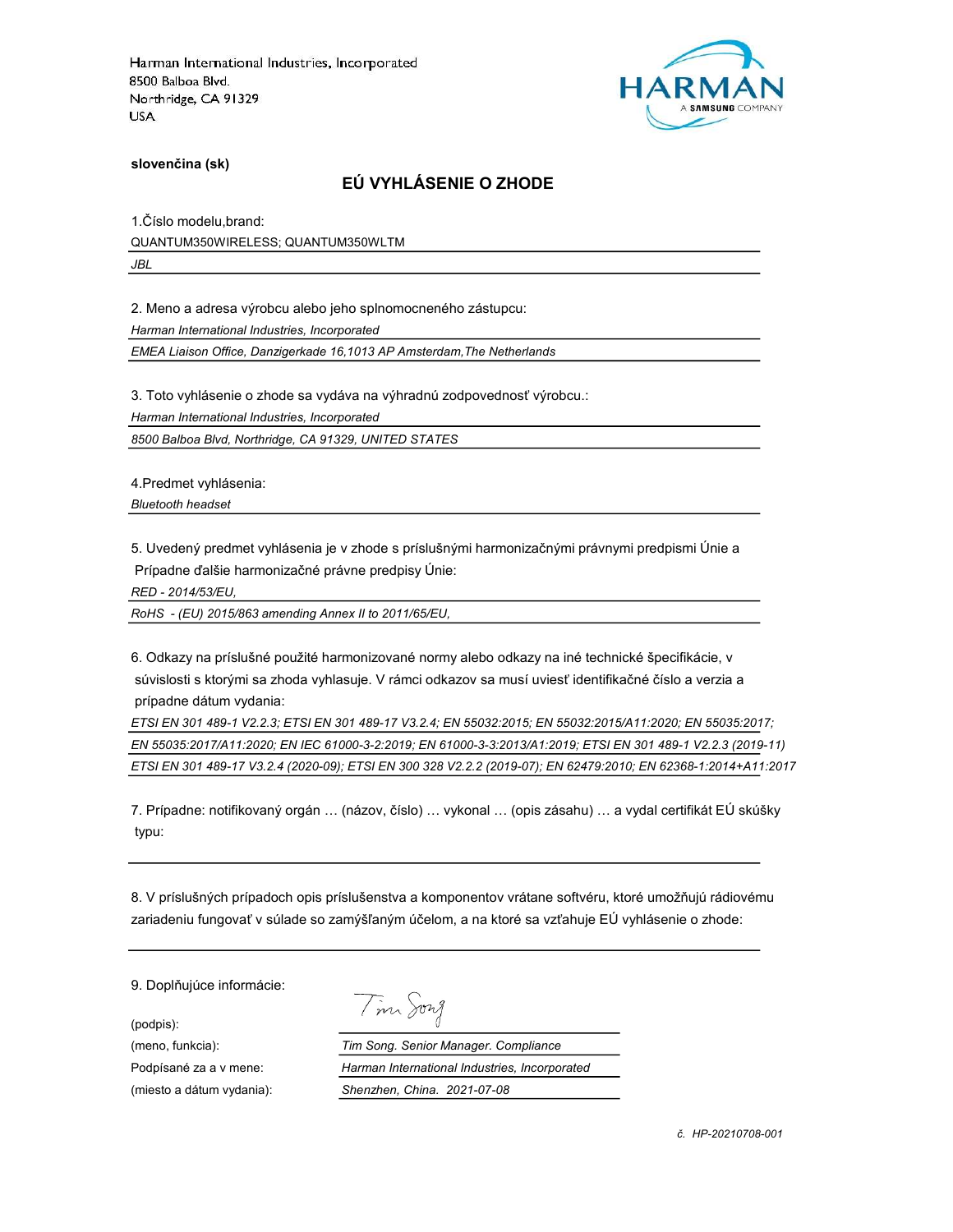

svenska (sv)

# EU-FÖRSÄKRAN OM ÖVERENSSTÄMMELSE

1. Modell nr.,varumärke:

QUANTUM350WIRELESS; QUANTUM350WLTM

JBL

2. Namn på och adress till tillverkaren eller dennes representant:

Harman International Industries, Incorporated

EMEA Liaison Office, Danzigerkade 16,1013 AP Amsterdam,The Netherlands

3. Denna försäkran om överensstämmelse utfärdas på tillverkarens eget ansvar:

Harman International Industries, Incorporated

8500 Balboa Blvd, Northridge, CA 91329, UNITED STATES

4. Föremål för försäkran:

Bluetooth headset

5. Föremålet för försäkran ovan överensstämmer med den relevanta unionslagstiftningen om harmon

-isering och Annan harmoniserad unionslagstiftning i förekommande fall

RED - 2014/53/EU,

RoHS - (EU) 2015/863 amending Annex II to 2011/65/EU,

6.Hänvisningar till de relevanta harmoniserade standarder som använts eller hänvisningar till andra tekniska specifikationer enligt vilka överensstämmelsen försäkras. Hänvisningar måste förtecknas tillsammans med identifieringsnummer och version och i förekommande fall datum för utfärdande:

ETSI EN 301 489-1 V2.2.3; ETSI EN 301 489-17 V3.2.4; EN 55032:2015; EN 55032:2015/A11:2020; EN 55035:2017; EN 55035:2017/A11:2020; EN IEC 61000-3-2:2019; EN 61000-3-3:2013/A1:2019; ETSI EN 301 489-1 V2.2.3 (2019-11) ETSI EN 301 489-17 V3.2.4 (2020-09); ETSI EN 300 328 V2.2.2 (2019-07); EN 62479:2010; EN 62368-1:2014+A11:2017

7. I tillämpliga fall: det anmälda organet ... (namn, nummer) ... har utfört ... (beskrivning av åtgärd) ... och utfärdat EU- typprovningsintyg:

8. I förekommande fall en beskrivning av tillbehör och komponenter, inklusive programvara, som gör det möjligt för radioutrustningen att fungera som avsett och som täcks av en EU-försäkran om överensstämmelse:

9. Ytterligare information:

(namnteckning):

Tim Song

(namn, befattning): Tim Song. Senior Manager. Compliance Undertecknat för: Harman International Industries, Incorporated (ort och datum) Shenzhen, China. 2021-07-08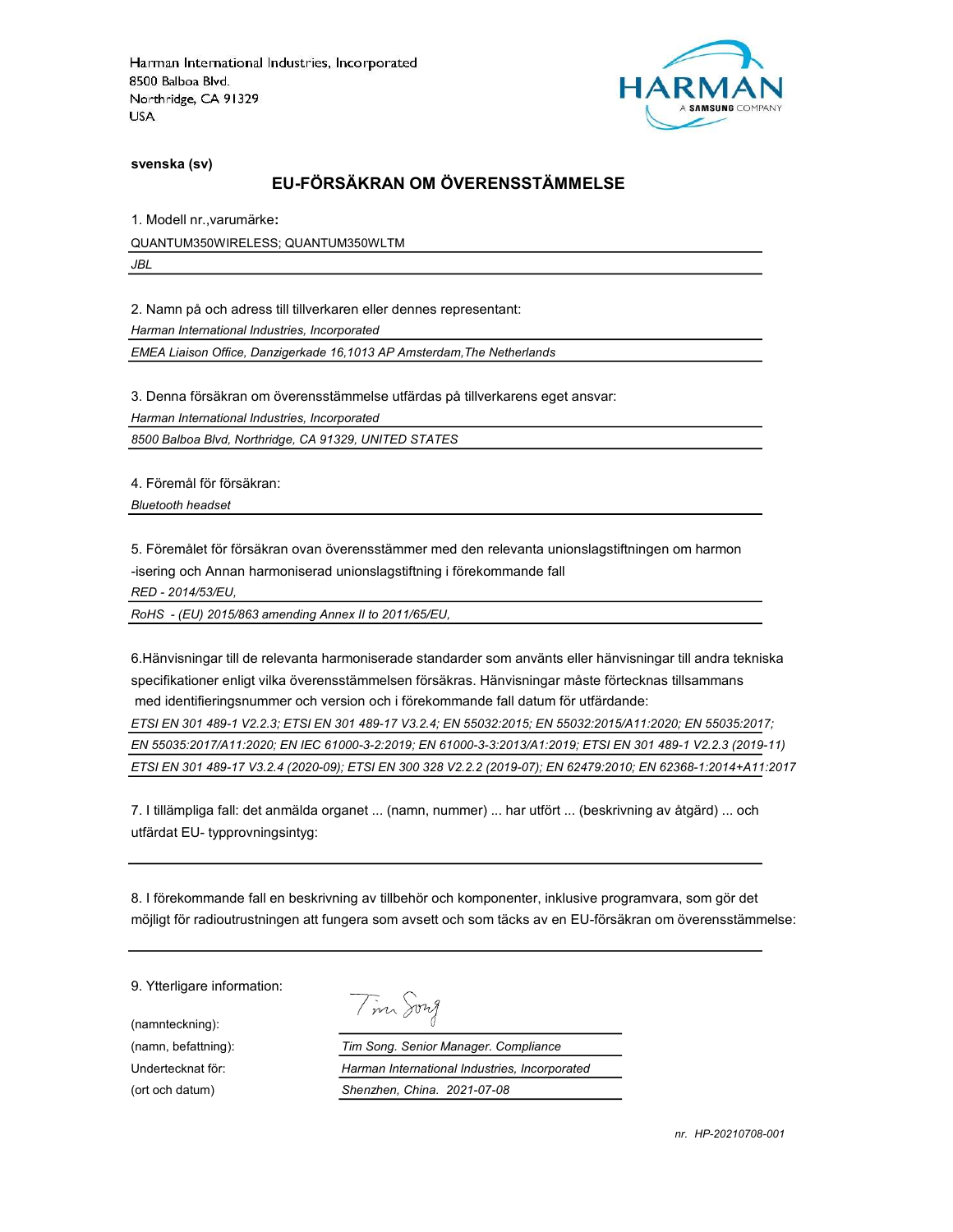

Malti (mt)

### DIKJARAZZJONI TA' KONFORMITÀ TAL-UE

1.Il-mudell Nru.,marka: QUANTUM350WIRELESS; QUANTUM350WLTM JBL

2. L-isem u l-indirizz tal-manifattur jew tar-rappreżentant awtorizzat tiegħu:

Harman International Industries, Incorporated

EMEA Liaison Office, Danzigerkade 16,1013 AP Amsterdam,The Netherlands

3. Din id-dikjarazzjoni tal-konformità tinħareg taħt ir-responsabbiltà unika tal-manifattur:

Harman International Industries, Incorporated

8500 Balboa Blvd, Northridge, CA 91329, UNITED STATES

4.L-għan tad-dikjarazzjoni:

Bluetooth headset

5. L-għan tad-dikjarazzjoni deskritt hawn fuq huwa konformi mal-leġiżlazzjoni ta' armonizzazzjoni rilevanti tal -Unjon u Leġiżlazzjoni dwar l-armonizzazzjoni oħra tal-Unjoni meta tkun applikabbli

RED - 2014/53/EU,

RoHS - (EU) 2015/863 amending Annex II to 2011/65/EU,

6. Ir-referenzi għall-istandards armonizzati rilevanti li ntużaw, jew ir-referenzi għall-ispeċifikazzjonijiet tekniċi l-oħrajn li skonthom qed tiġi ddikjarata l-konformità: Ir-referenzi jridu jiġu elenkati bin-numru tal-identifikazzjoni u l-verżjoni tagħhom u, fejn applikabbli, id-data tal-ħruġ:

ETSI EN 301 489-1 V2.2.3; ETSI EN 301 489-17 V3.2.4; EN 55032:2015; EN 55032:2015/A11:2020; EN 55035:2017; EN 55035:2017/A11:2020; EN IEC 61000-3-2:2019; EN 61000-3-3:2013/A1:2019; ETSI EN 301 489-1 V2.2.3 (2019-11) ETSI EN 301 489-17 V3.2.4 (2020-09); ETSI EN 300 328 V2.2.2 (2019-07); EN 62479:2010; EN 62368-1:2014+A11:2017

7.Meta applikabbli, il-korp notifikat … (l-isem, in-numru) … wettaq… (deskrizzjoni tal-intervent) … u ħareġ iċ-ċertifikat tal-eżami tat-tip tal-UE:

8. Fejn applikabbli, deskrizzjoni tal-aċċessorji u il-komponenti, inkluż is-softwer, li jippermettu t-tagħmir tar -radju jopera kif intiż u koperti mid-dikjarazzjoni tal-konformità tal-UE:

9. Informazzjoni addizzjonali:

(firma):

Tim Song

(isem, funzjoni): Tim Song. Senior Manager. Compliance Iffirmat għal u f'isem: Harman International Industries, Incorporated (post u data tal-ħruġ): Shenzhen, China. 2021-07-08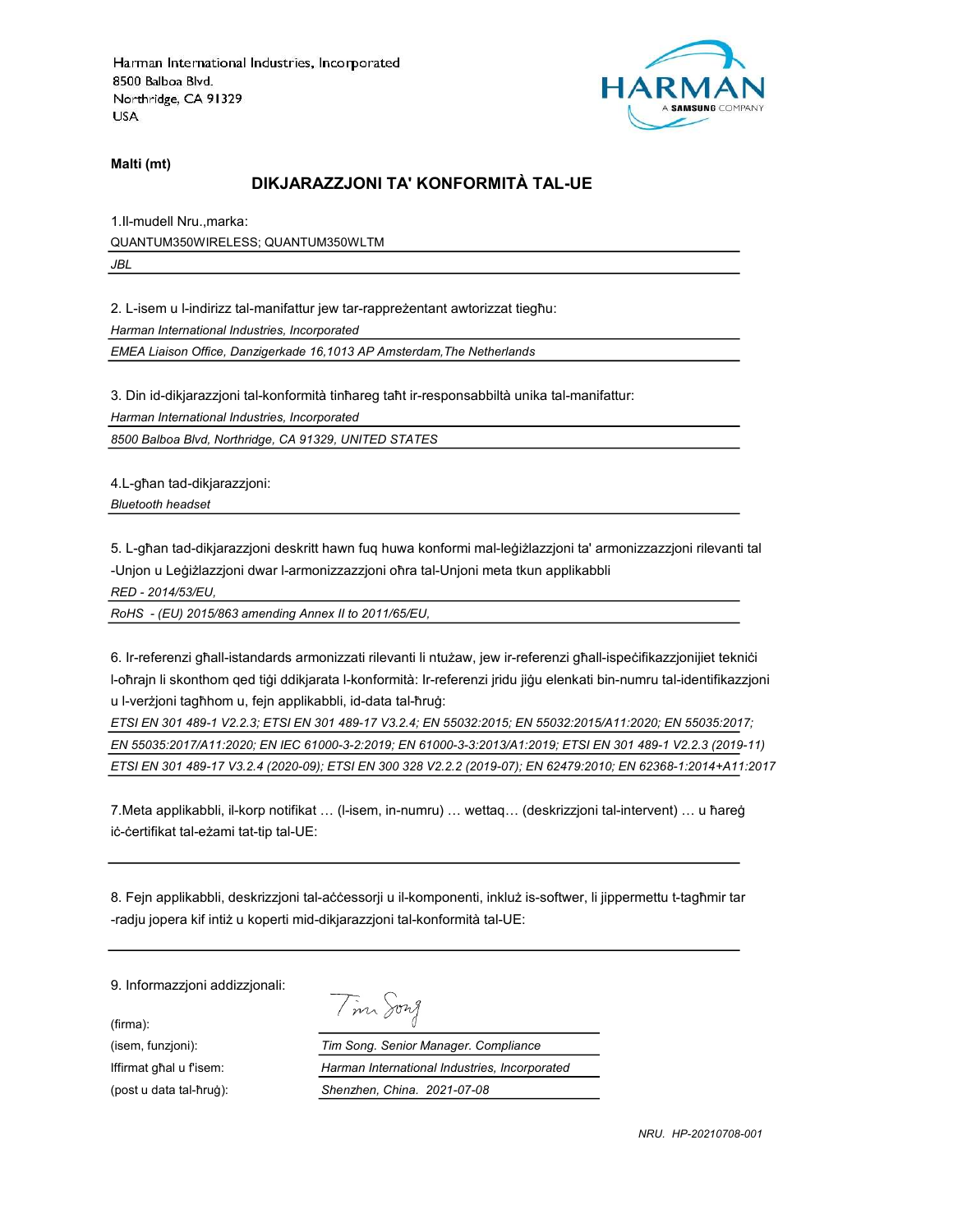

português (pt)

#### DECLARAÇÃO UE DE CONFORMIDADE

1. Modelo Nº.,marca: QUANTUM350WIRELESS; QUANTUM350WLTM JBL

2. Nome e endereço do fabricante ou do respetivo mandatário:

Harman International Industries, Incorporated

EMEA Liaison Office, Danzigerkade 16,1013 AP Amsterdam,The Netherlands

3. A presente declaração de conformidade é emitida sob a exclusiva responsabilidade do fabricante:

Harman International Industries, Incorporated

8500 Balboa Blvd, Northridge, CA 91329, UNITED STATES

4. Objeto da declaração:

Bluetooth headset

5.O objeto da declaração acima mencionada está em conformidade com a legislação de harmonização da União aplicável, Outra legislação de harmonização da União, se aplicável:

RED - 2014/53/EU,

RoHS - (EU) 2015/863 amending Annex II to 2011/65/EU,

6. Referências às normas harmonizadas aplicáveis utilizadas ou às outras especificações técnicas em relação às quais a conformidade é declarada. As referências devem ser enumeradas com os respetivos números de identificação e versão e, se for caso disso, a data de emissão:

ETSI EN 301 489-1 V2.2.3; ETSI EN 301 489-17 V3.2.4; EN 55032:2015; EN 55032:2015/A11:2020; EN 55035:2017; EN 55035:2017/A11:2020; EN IEC 61000-3-2:2019; EN 61000-3-3:2013/A1:2019; ETSI EN 301 489-1 V2.2.3 (2019-11) ETSI EN 301 489-17 V3.2.4 (2020-09); ETSI EN 300 328 V2.2.2 (2019-07); EN 62479:2010; EN 62368-1:2014+A11:2017

7. Se aplicável, o organismo notificado: (nome, número)... efetuou… (descrição da intervenção)… e emitiu o certificado de exame UE de tipo:

8. Se aplicável, descrição dos acessórios e/ou componentes, incluindo o software, que permitem que o equipamento de rádio funcione conforme o pretendido, abrangidos pela declaração UE de conformidade:

9. Informações complementares:

(assinatura):

(local e data de emissão) Shenzhen, China. 2021-07-08

Tim Song (nome, cargo) : Tim Song. Senior Manager. Compliance Assinado por e em nome de: Harman International Industries, Incorporated

N °. HP-20210708-001